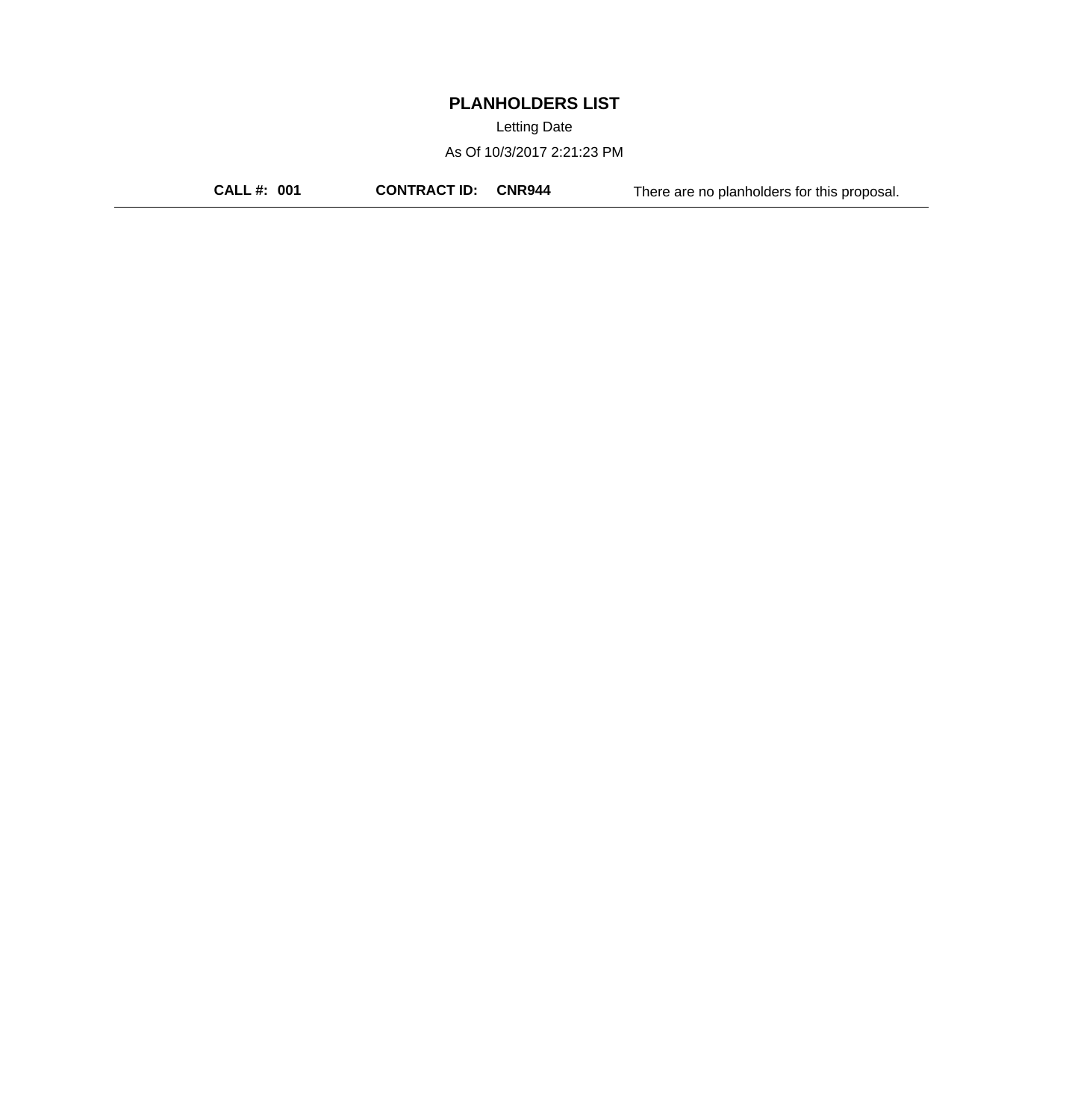### For Letting of October 06, 2017

As Of 10/3/2017 2:21:23 PM

| <b>CALL #: 002</b>     | <b>CONTRACT ID:</b><br><b>CNR943</b>                | <b>COUNTY: ROANE</b>                                          |
|------------------------|-----------------------------------------------------|---------------------------------------------------------------|
|                        |                                                     |                                                               |
| 1. 9/12/2017 8:53:53   | Rogers Group, Inc.                                  | 601 MARYVILLE PIKE<br>KNOXVILLE, TN, 37920                    |
| 2. 9/12/2017 8:58:39   | Wilson & Associates Engineering and Surveying, P.C. | 108 Beasley Drive<br>Franklin, TN, 37064                      |
| 3. 9/12/2017 9:14:59   | KNOXVILLE BUILDERS EXCHANGE - K                     | <b>300 CLARK STREET</b><br>KNOXVILLE, TN, 37921               |
| 4. 9/12/2017 9:22:17   | Mid-State Construction Company, Inc.                | 9190 Bradford Hicks Drive<br>Livingston, TN, 38570            |
| 5. 9/14/2017 8:25:21   | Twin K Construction, Inc.                           | 13271 Scott Highway<br>Helenwood, TN, 37755                   |
| 6. 9/14/2017 9:48:10   | LU, Inc.                                            | 429 West Kingston Springs Road<br>Kingston Springs, TN, 37082 |
| 7. 9/15/2017 3:01:05   | Adams Contracting, LLC                              | 501 Darby Creek Road, Suite 18<br>Lexington, KY, 40509        |
| 8. 9/15/2017 3:06:13   | Jones Bros. Contractors, LLC                        | 2209 Crestmoor Road, Suite 210<br>Nashville, TN, 37215        |
| 9. 9/22/2017 10:01:31  | Whaley & Sons, Inc.                                 | 3909 Snyder Road<br>Kodak, TN, 37764                          |
| 10. 9/27/2017 10:51:12 | Bridgepoint, LLC                                    | 2095A Cooks Road<br>Mt. Juliet, TN, 37122                     |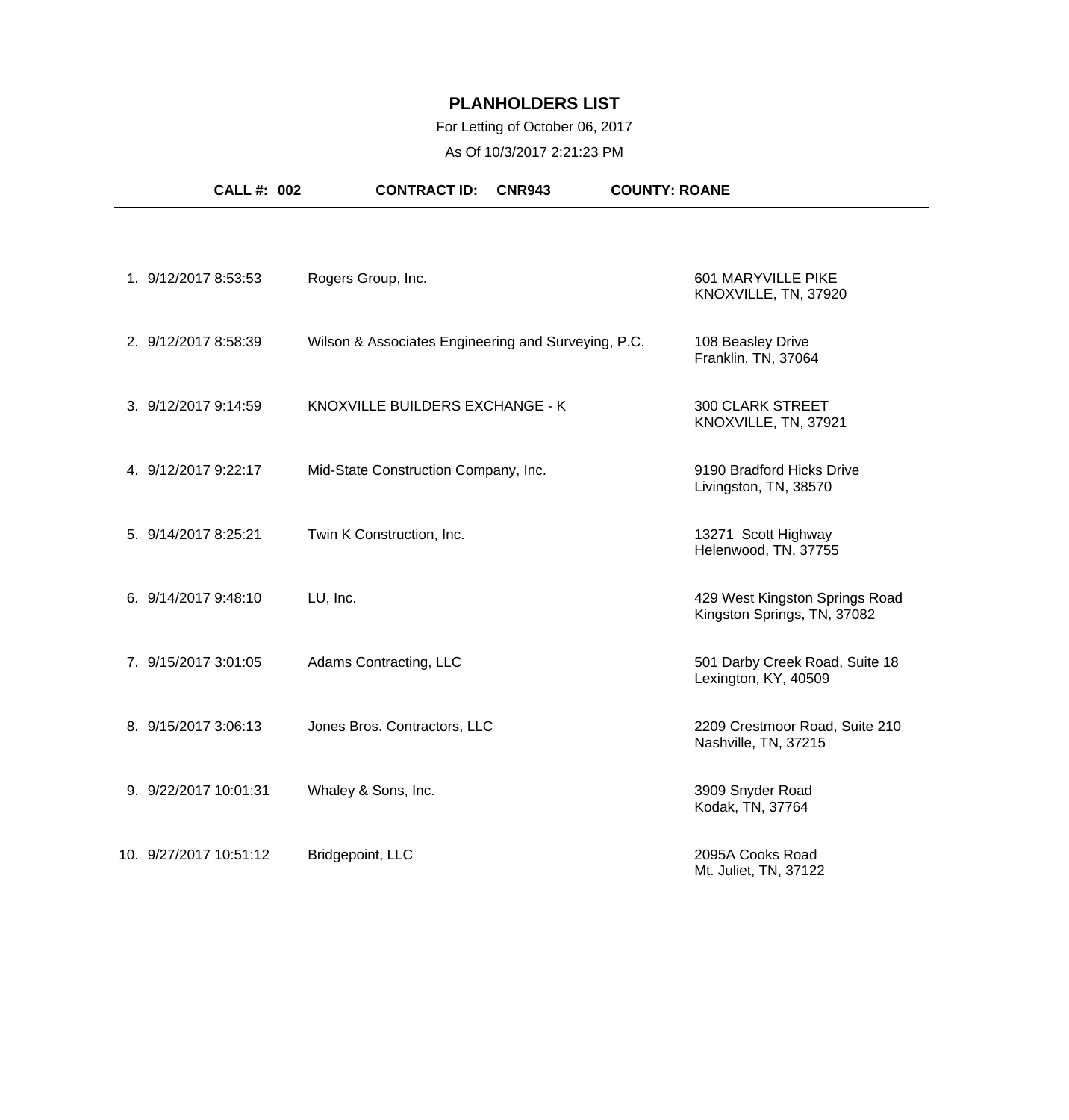Letting Date

As Of 10/3/2017 2:21:24 PM

**CALL #: 003 CONTRACT ID: CNR281** There are no planholders for this proposal.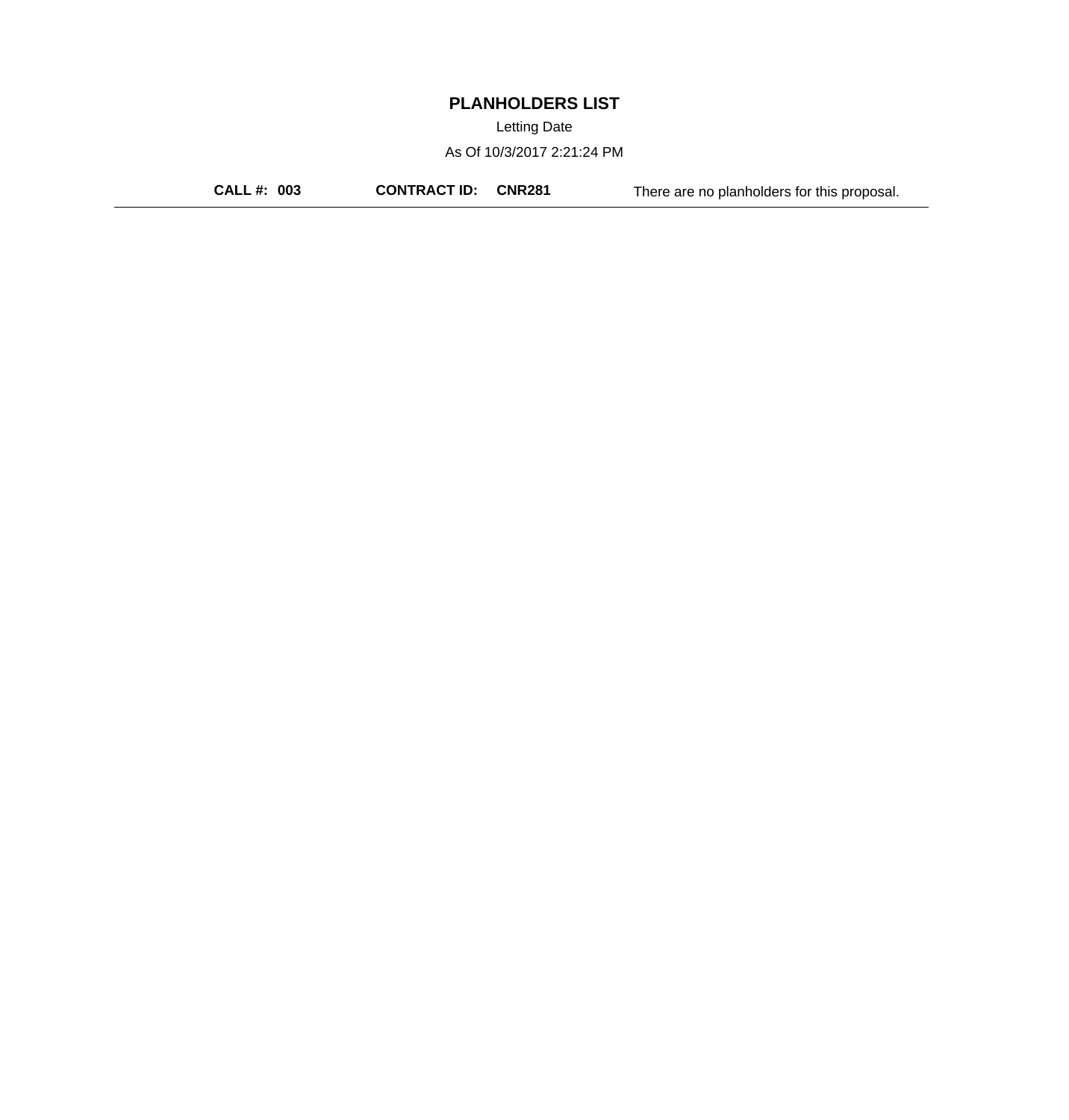Letting Date

As Of 10/3/2017 2:21:24 PM

**CALL #: 004 CONTRACT ID: CNR291** There are no planholders for this proposal.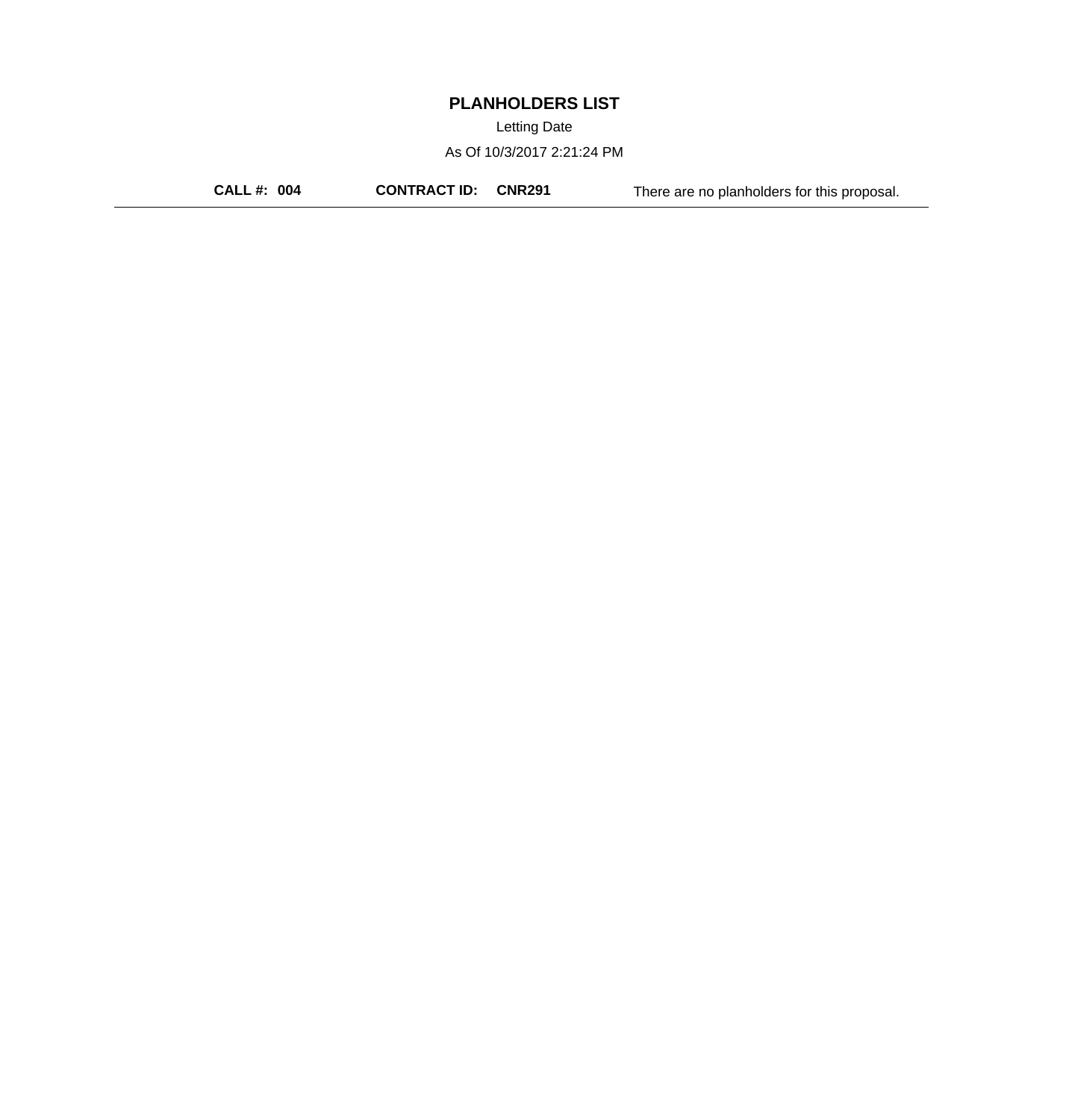### For Letting of October 06, 2017

As Of 10/3/2017 2:21:24 PM

| <b>CALL #: 005</b>    | <b>CONTRACT ID:</b>                                 | <b>CNR243</b> | <b>COUNTY: BEDFORD</b> |                                                       |
|-----------------------|-----------------------------------------------------|---------------|------------------------|-------------------------------------------------------|
|                       |                                                     |               |                        |                                                       |
| 1. 9/12/2017 8:58:39  | Wilson & Associates Engineering and Surveying, P.C. |               |                        | 108 Beasley Drive<br>Franklin, TN, 37064              |
| 2. 9/12/2017 9:05:42  | Kiewit Infrastructure South Co.                     |               |                        | 1700 Hayes Street<br>Nashville, TN, 37203             |
| 3. 9/12/2017 9:15:00  | KNOXVILLE BUILDERS EXCHANGE - K                     |               |                        | <b>300 CLARK STREET</b><br>KNOXVILLE, TN, 37921       |
| 4. 9/12/2017 9:35:44  | Rogers Group, Inc.                                  |               |                        | 2124 Nashville Pike<br>Gallatin, TN, 37066            |
| 5. 9/12/2017 9:38:13  | Eutaw Construction Company, Inc.                    |               |                        | 109 West Commerce Street<br>Aberdeen, MS, 39730       |
| 6. 9/12/2017 9:39:31  | Dement Construction Company, LLC                    |               |                        | 96 Smith Lane<br>Jackson, TN, 38301                   |
| 7. 9/12/2017 10:25:58 | Civil Constructors, LLC                             |               |                        | 425 Downs Blvd.<br>Franklin, TN, 37064                |
| 8. 9/14/2017 8:21:15  | Brown Builders, Inc.                                |               |                        | 2807 Clinard Drive<br>Springfield, TN, 37172          |
| 9. 9/14/2017 8:25:22  | Twin K Construction, Inc.                           |               |                        | 13271 Scott Highway<br>Helenwood, TN, 37755           |
| 10. 9/14/2017 9:33:04 | Jones Bros., Inc.                                   |               |                        | 5760 Old Lebanon Dirt Road<br>Mount Juliet, TN, 37122 |
| 11. 9/14/2017 9:39:31 | The WMC Contracting Co., Inc.                       |               |                        | <b>153 BATEMAN FARM ROAD</b><br>ERIN, TN, 37061       |
| 12. 9/14/2017 9:42:34 | Vaughn Contractors, Inc.                            |               |                        | 900 Airport Road<br>Waverly, TN, 37185                |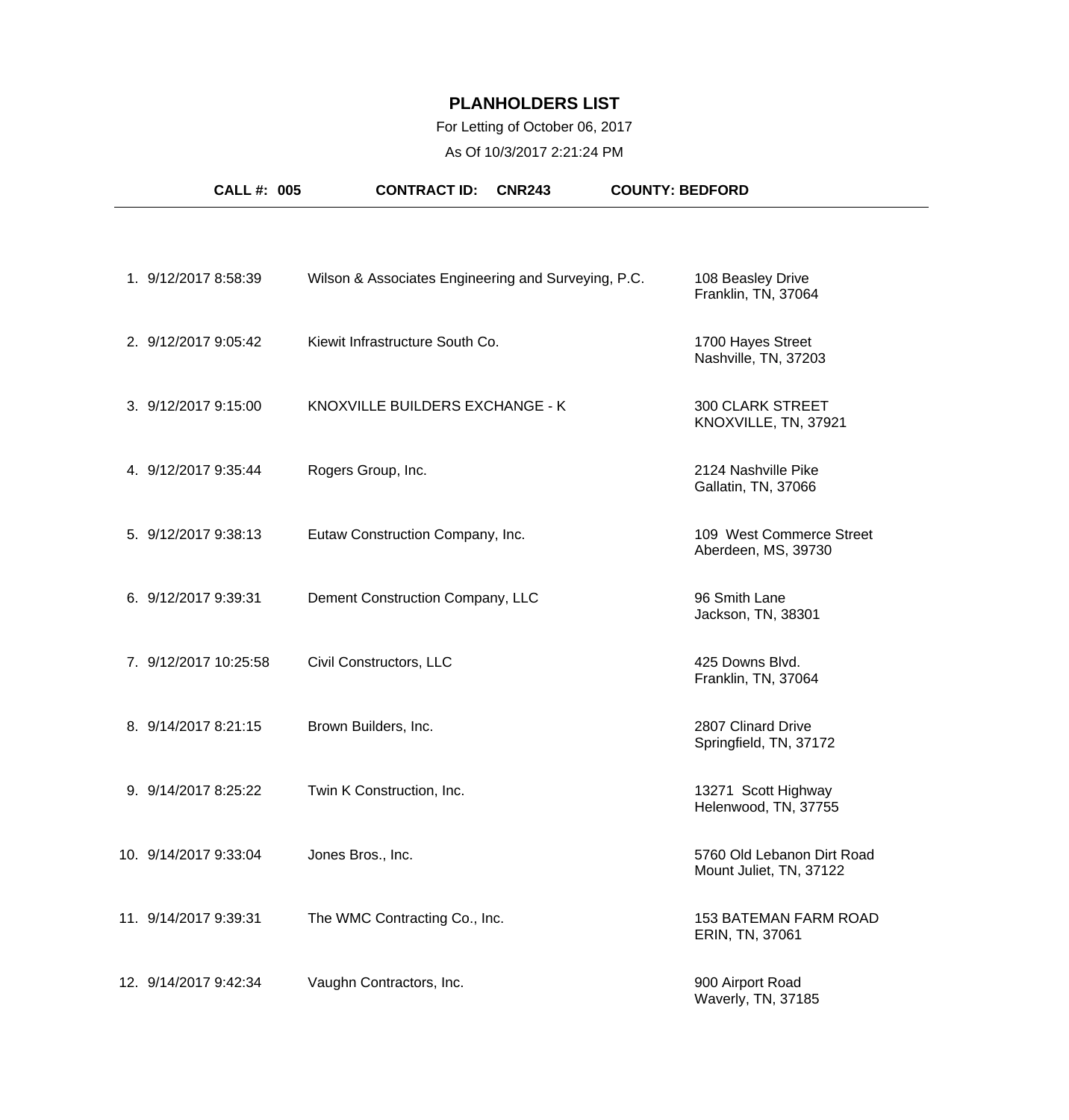For Letting of October 06, 2017 As Of 10/3/2017 2:21:24 PM

| 13. 9/14/2017 9:48:11  | LU, Inc.                                   | 429 West Kingston Springs Road<br>Kingston Springs, TN, 37082      |
|------------------------|--------------------------------------------|--------------------------------------------------------------------|
| 14. 9/14/2017 9:54:49  | STUD WELDING, INC.                         | 2296 SKYVIEW DRIVE<br>CENTERVILLE, TN, 37033                       |
| 15. 9/14/2017 1:23:07  | Construction Products, Inc. of TN          | 1631 Ashport Road<br>Jackson, TN, 38305                            |
| 16. 9/15/2017 2:57:53  | Wright Paving Contractors, Inc.            | 372 Shelbyville Highway<br>Fayetteville, TN, 37334                 |
| 17. 9/15/2017 3:03:43  | Charles Blalock & Sons, Inc.               | 409 Robert Henderson Road<br>Sevierville, TN, 37862                |
| 18. 9/15/2017 3:06:14  | Jones Bros. Contractors, LLC               | 2209 Crestmoor Road, Suite 210<br>Nashville, TN, 37215             |
| 19. 9/15/2017 3:09:45  | Hawkins & Price, LLC                       | 5096 Highway 64 E<br>Wartrace, TN, 37183                           |
| 20. 9/19/2017 11:53:32 | Davis H. Elliot Construction Company, Inc. | 673 Blue Sky Parkway<br>Lexington, KY, 40509                       |
| 21. 9/21/2017 8:18:42  | Galloway Construction, LLC                 | 8447 Morgan County Highway<br>P.O. Box 69<br>Sunbright, TN, 37872  |
| 22. 9/21/2017 1:13:47  | Bell & Associates Construction, L.P.       | 255 Wilson Pike Circle<br>Brentwood, TN, 37027                     |
| 23. 9/26/2017 8:41:45  | Wright Brothers Construction Company, Inc. | 1500 Lauderdale Memorial<br>Highway, N.W.<br>Charleston, TN, 37310 |
| 24. 9/26/2017 3:03:41  | <b>Charles Pedigo</b>                      | Chuck Pedigo c/o Wesco<br>427 Park Village Road                    |

Knoxville, TN, 37923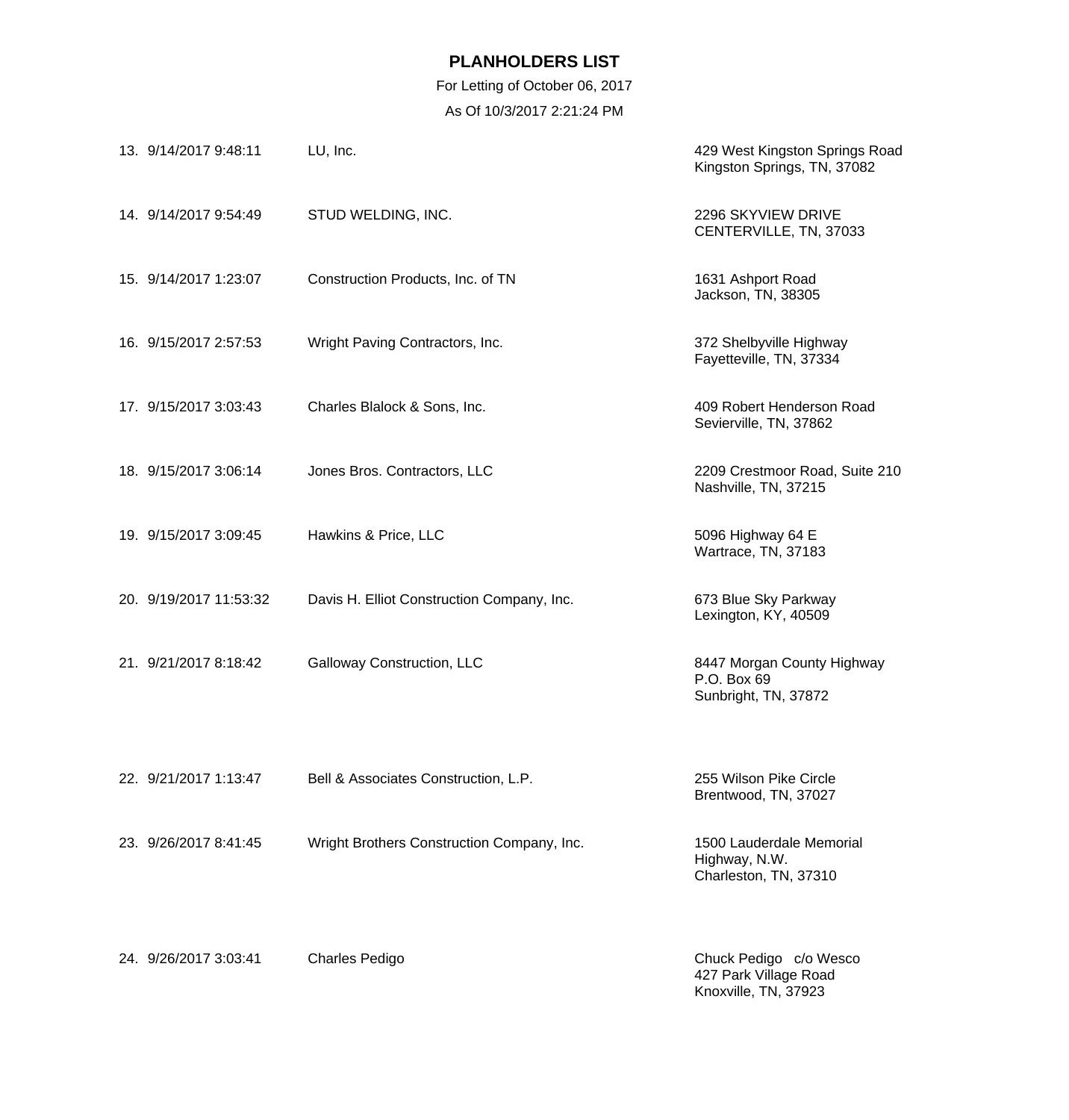For Letting of October 06, 2017 As Of 10/3/2017 2:21:24 PM

| 25. 9/26/2017 3:11:38  | Martin Paving Company, Inc.    | 546 HWY 45 E SOUTH<br>Medina, TN, 38355      |
|------------------------|--------------------------------|----------------------------------------------|
| 26. 9/27/2017 8:08:35  | Tennessee Texture, LLC         | 1241 Highway 12 N<br>Ashland City, TN, 37015 |
| 27 9/27/2017 8:12:09   | WATSON BOWMAN ACME CORPORATION | 95 PINEVIEW DRIVE<br>AMHERST, NY, 14228      |
| 28. 9/27/2017 10:48:38 | Bridgepoint, LLC               | 2095A Cooks Road<br>Mt. Juliet, TN, 37122    |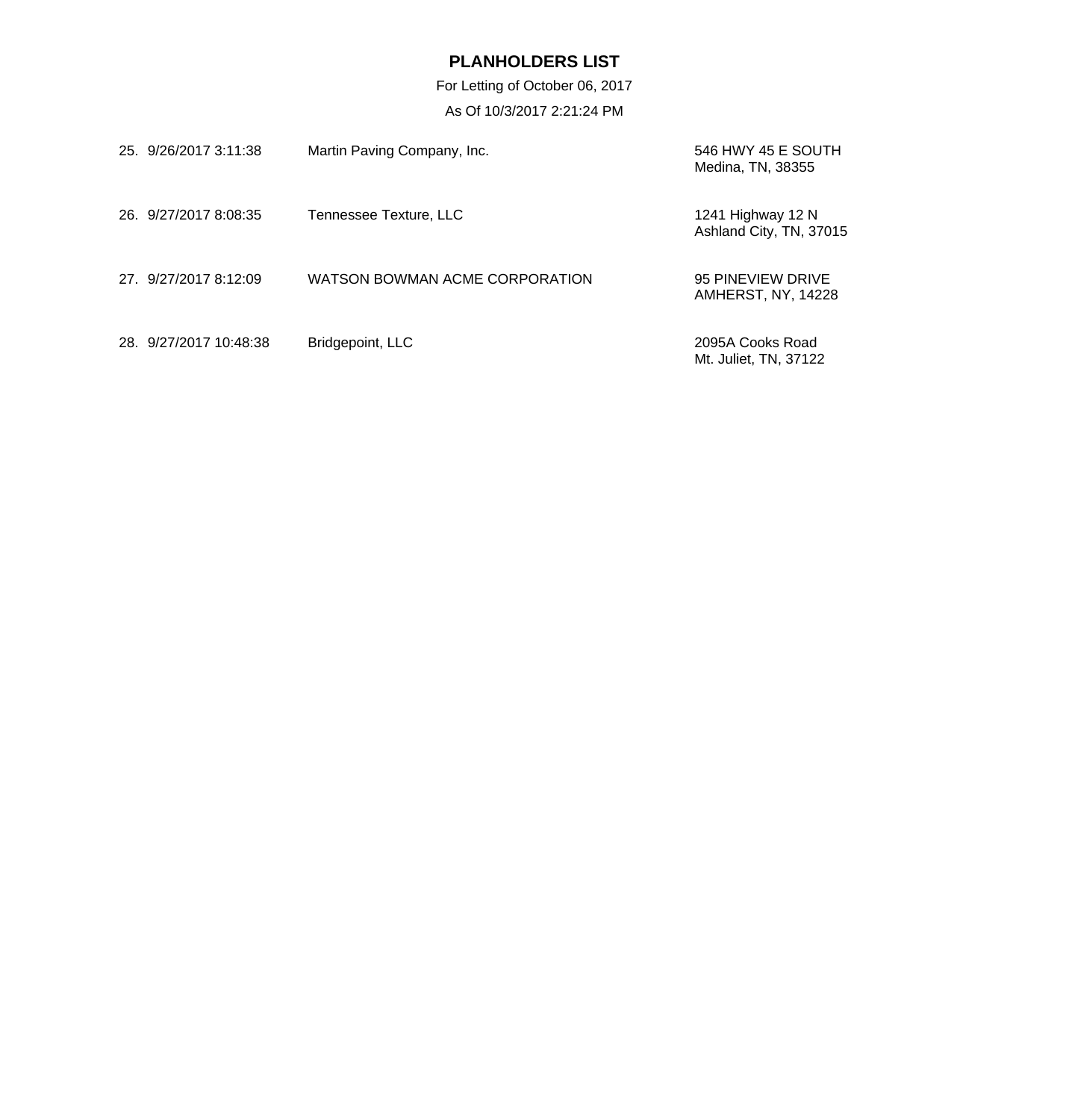Letting Date

As Of 10/3/2017 2:21:25 PM

**CALL #: 006 CONTRACT ID: CNR294** There are no planholders for this proposal.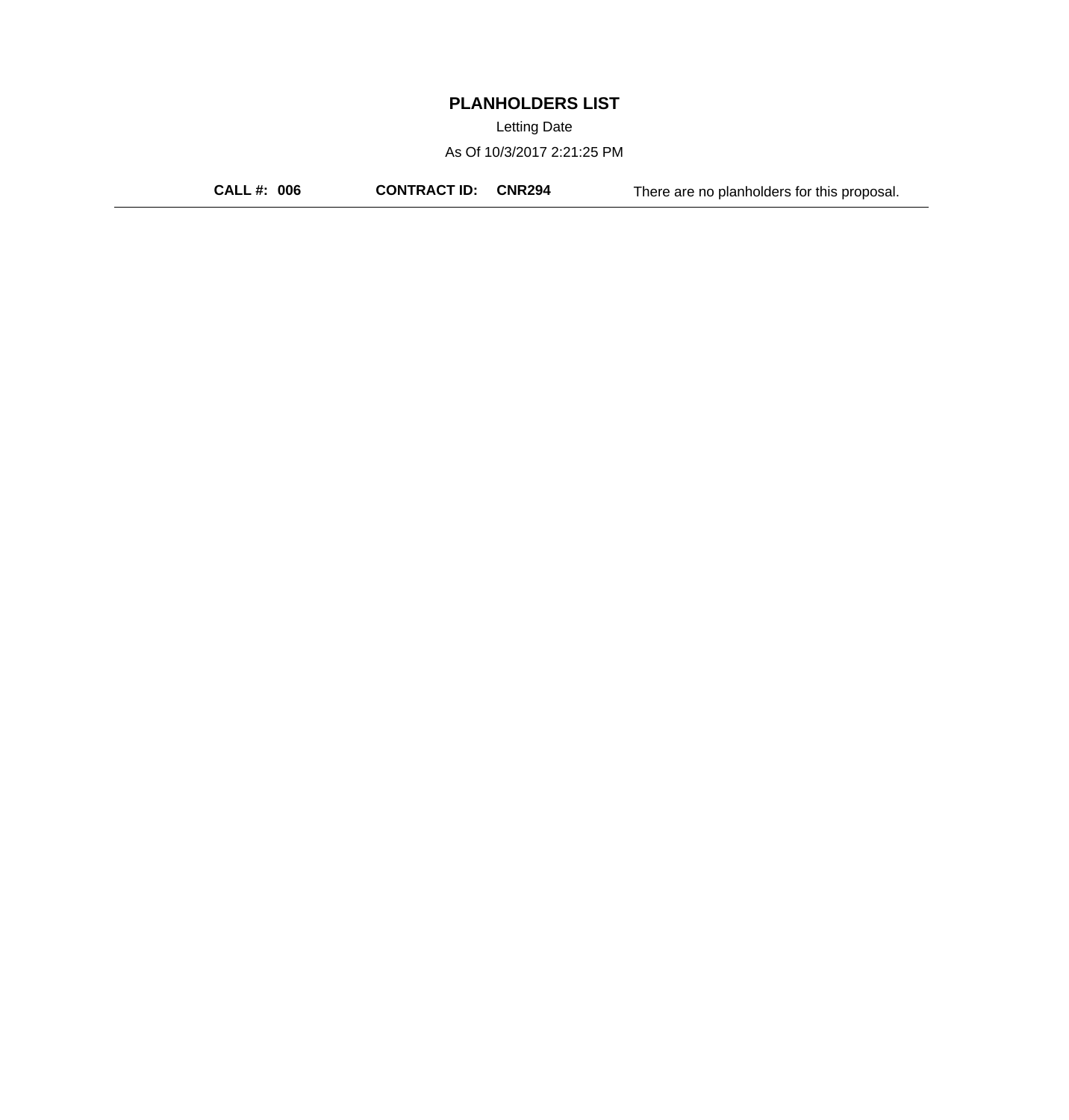Letting Date

As Of 10/3/2017 2:21:25 PM

**CALL #: 007 CONTRACT ID: CNR292** There are no planholders for this proposal.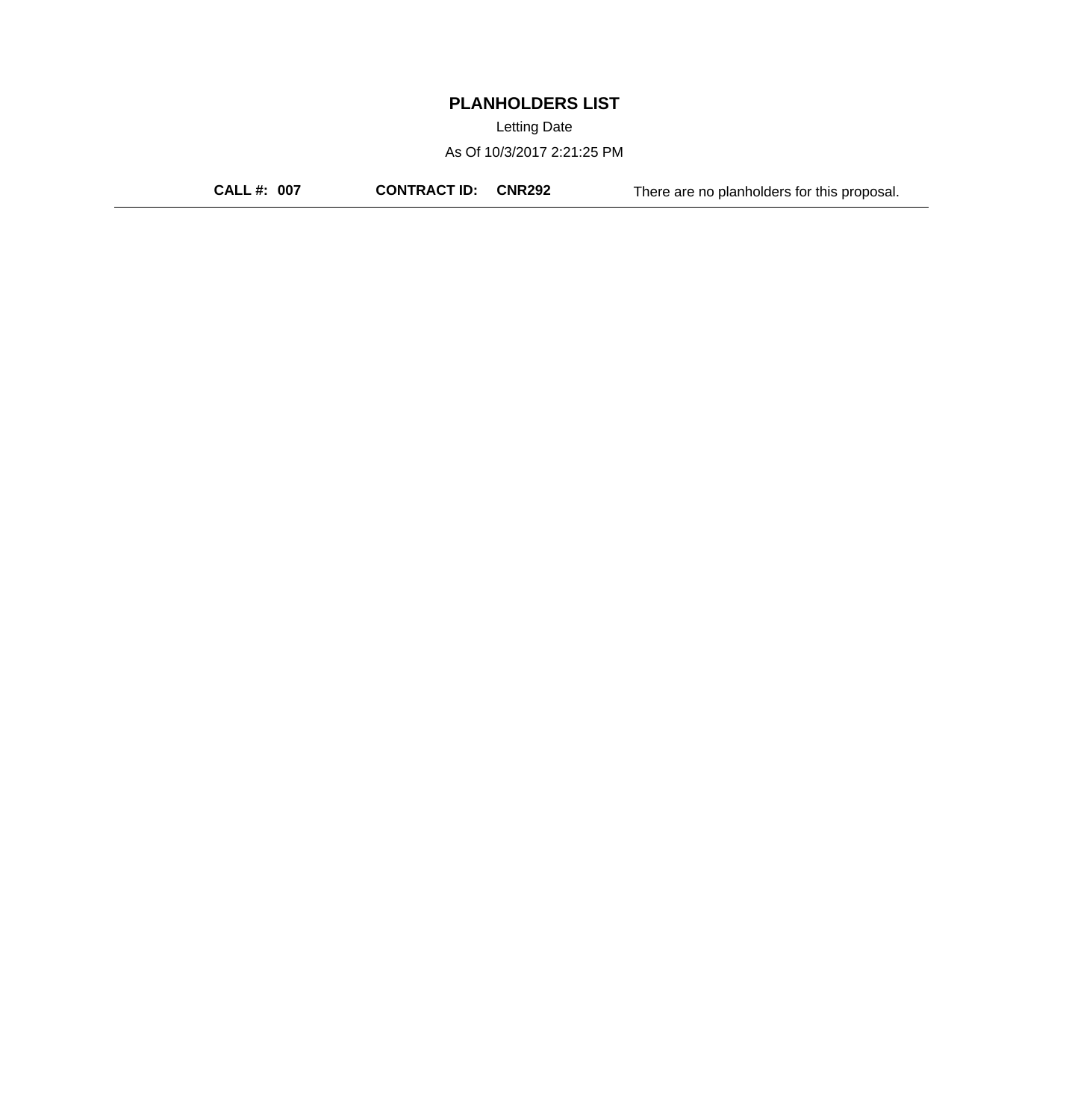### For Letting of October 06, 2017

As Of 10/3/2017 2:21:26 PM

| <b>CALL #: 008</b>     | <b>CONTRACT ID:</b><br><b>CNR285</b> | <b>COUNTY: CARROLL</b>                                        |
|------------------------|--------------------------------------|---------------------------------------------------------------|
|                        |                                      |                                                               |
| 1. 9/12/2017 8:56:04   | Volunteer Bridge Construction, Inc.  | 3935 Highwy 64<br>Crump, TN, 38327                            |
| 2. 9/12/2017 9:05:42   | Kiewit Infrastructure South Co.      | 1700 Hayes Street<br>Nashville, TN, 37203                     |
| 3. 9/12/2017 9:15:01   | KNOXVILLE BUILDERS EXCHANGE - K      | <b>300 CLARK STREET</b><br>KNOXVILLE, TN, 37921               |
| 4. 9/12/2017 9:26:02   | Thomson & Thomson, Inc.              | 1631 Ashport Road<br>Jackson, TN, 38305                       |
| 5. 9/12/2017 9:39:31   | Dement Construction Company, LLC     | 96 Smith Lane<br>Jackson, TN, 38301                           |
| 6. 9/14/2017 9:30:34   | <b>Ford Construction Company</b>     | 1311 East Court Street<br>Dyersburg, TN, 38024                |
| 7. 9/14/2017 9:33:04   | Jones Bros., Inc.                    | 5760 Old Lebanon Dirt Road<br>Mount Juliet, TN, 37122         |
| 8. 9/14/2017 9:39:31   | The WMC Contracting Co., Inc.        | 153 BATEMAN FARM ROAD<br>ERIN, TN, 37061                      |
| 9. 9/14/2017 9:48:11   | LU, Inc.                             | 429 West Kingston Springs Road<br>Kingston Springs, TN, 37082 |
| 10. 9/14/2017 9:51:51  | Harold Coffey Construction Co., Inc. | 11755 State Route 94W<br>Hickman, KY, 42050                   |
| 11. 9/14/2017 9:54:49  | STUD WELDING, INC.                   | 2296 SKYVIEW DRIVE<br>CENTERVILLE, TN, 37033                  |
| 12. 9/14/2017 12:23:07 | Century Construction & Realty, Inc.  | 705 Robert E. Lee Drive<br>Tupelo, MS, 38801                  |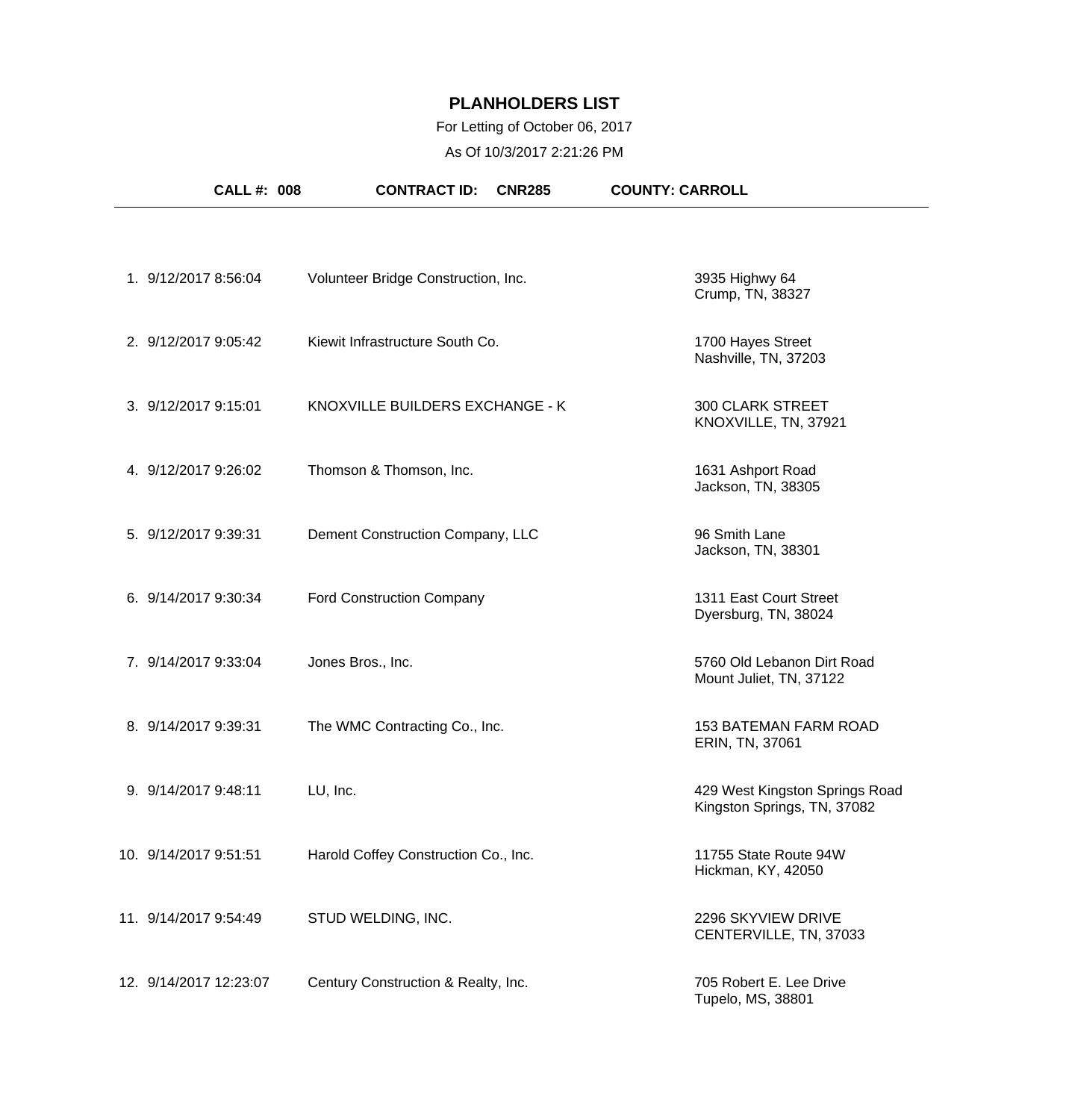For Letting of October 06, 2017 As Of 10/3/2017 2:21:26 PM

| 13. 9/14/2017 1:29:10  | All-Brite, Inc.                            | 200 Commerce Center Circle<br>Jackson, TN, 38301       |
|------------------------|--------------------------------------------|--------------------------------------------------------|
| 14. 9/15/2017 3:06:14  | Jones Bros. Contractors, LLC               | 2209 Crestmoor Road, Suite 210<br>Nashville, TN, 37215 |
| 15. 9/19/2017 11:53:33 | Davis H. Elliot Construction Company, Inc. | 673 Blue Sky Parkway<br>Lexington, KY, 40509           |
| 16. 9/21/2017 8:17:07  | <b>Charles Pedigo</b>                      | 7929 Verona Lane<br>Powell, TN, 37849                  |
| 17. 9/27/2017 8:08:36  | Tennessee Texture, LLC                     | 1241 Highway 12 N<br>Ashland City, TN, 37015           |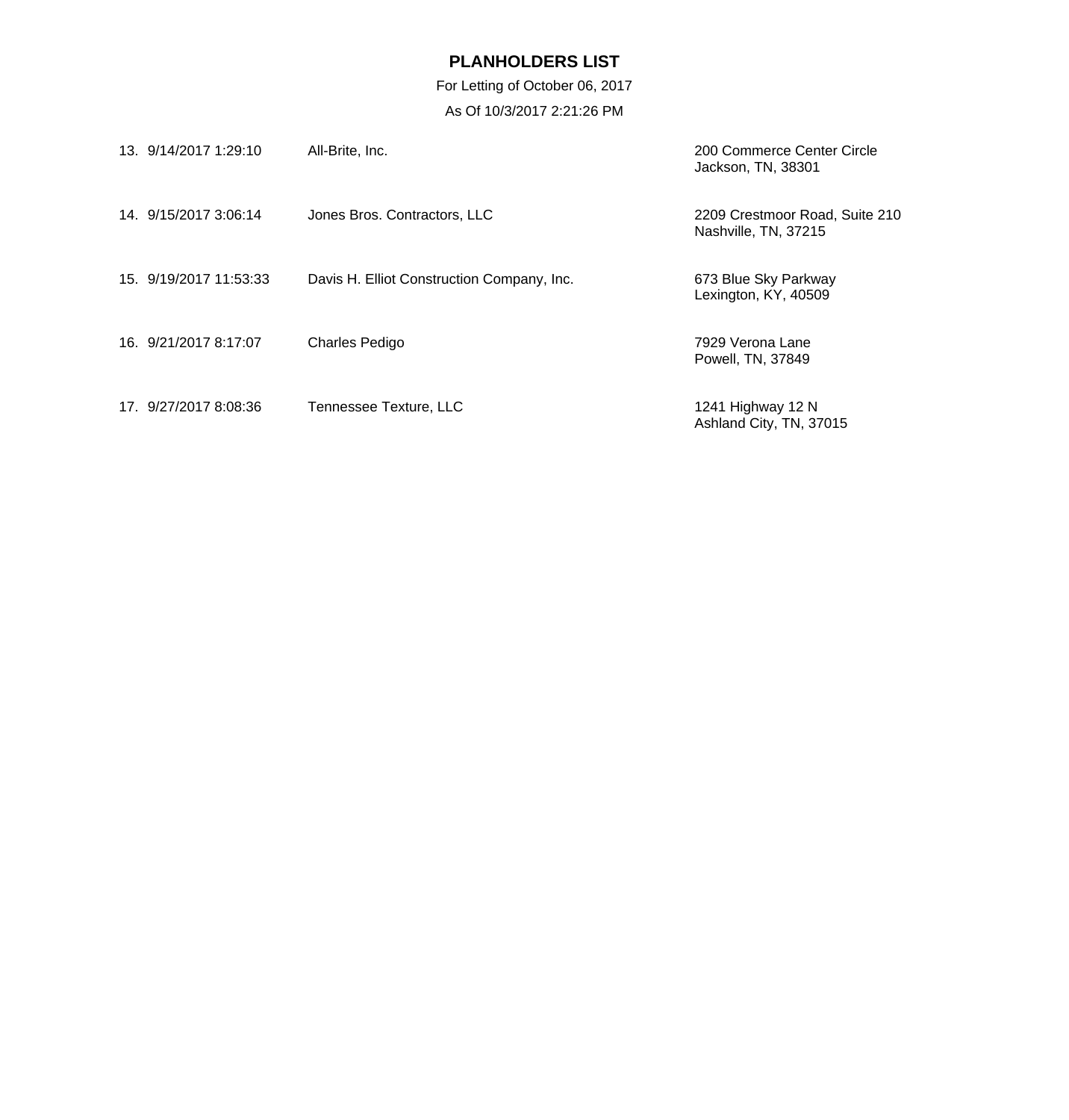Letting Date

As Of 10/3/2017 2:21:26 PM

**CALL #: 009 CONTRACT ID: CNR290** There are no planholders for this proposal.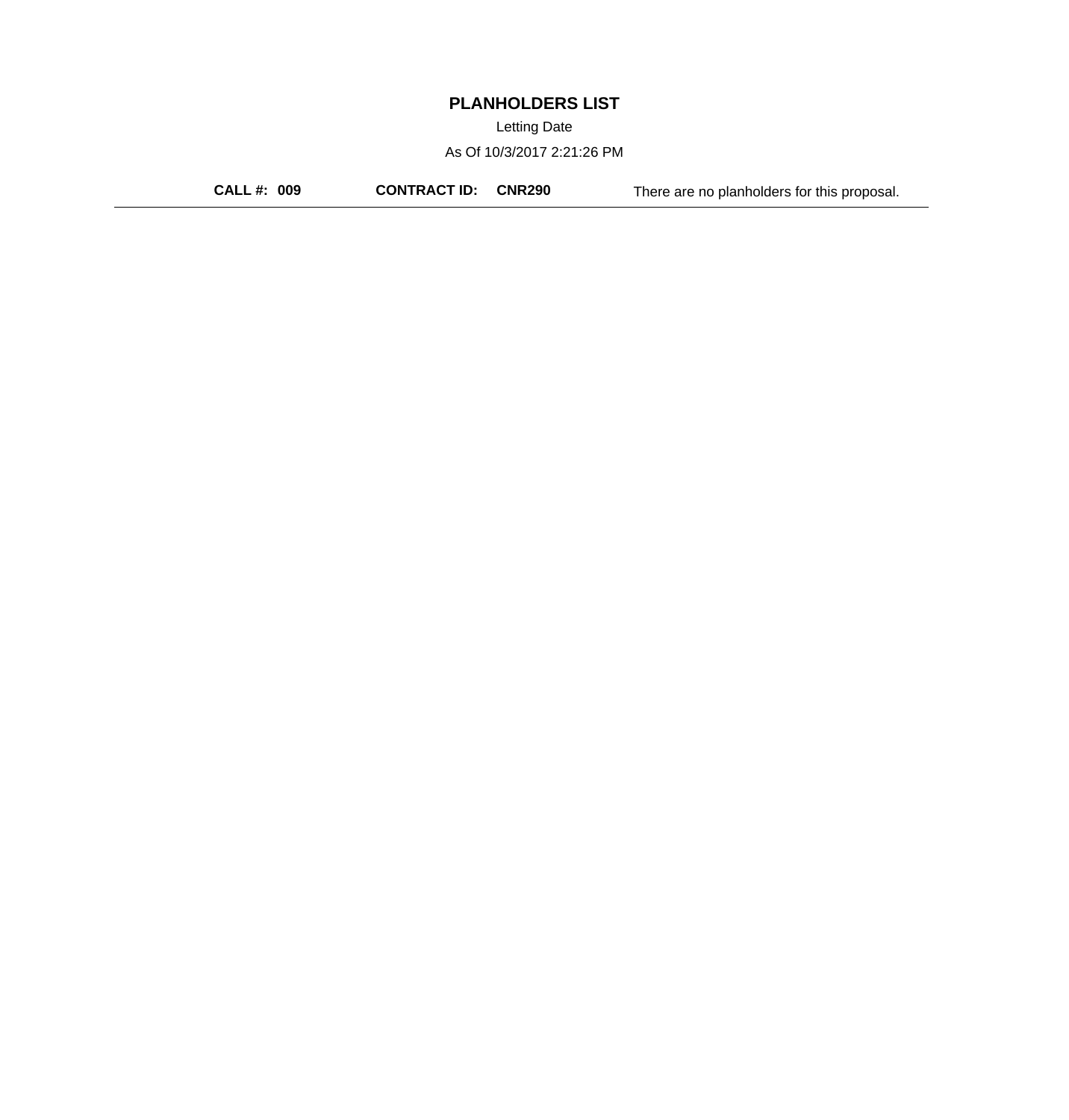### For Letting of October 06, 2017

As Of 10/3/2017 2:21:26 PM

| <b>CALL#: 010</b>     | <b>CONTRACT ID:</b>                                 | <b>CNR244</b> | <b>COUNTY: CLAIBORNE</b> |                                                         |
|-----------------------|-----------------------------------------------------|---------------|--------------------------|---------------------------------------------------------|
| 1. 9/12/2017 8:53:53  | Rogers Group, Inc.                                  |               |                          | 601 MARYVILLE PIKE<br>KNOXVILLE, TN, 37920              |
| 2. 9/12/2017 8:58:39  | Wilson & Associates Engineering and Surveying, P.C. |               |                          | 108 Beasley Drive<br>Franklin, TN, 37064                |
| 3.9/12/20179:15:02    | KNOXVILLE BUILDERS EXCHANGE - K                     |               |                          | <b>300 CLARK STREET</b><br>KNOXVILLE, TN, 37921         |
| 4. 9/15/2017 3:06:15  | Jones Bros. Contractors, LLC                        |               |                          | 2209 Crestmoor Road, Suite 210<br>Nashville, TN, 37215  |
| 5. 9/19/2017 11:53:33 | Davis H. Elliot Construction Company, Inc.          |               |                          | 673 Blue Sky Parkway<br>Lexington, KY, 40509            |
| 6. 9/22/2017 9:56:39  | International Traffic Systems, Inc.                 |               |                          | 2401 Cleveland Heights Boulevard<br>Lakeland, FL, 33803 |
| 7. 9/28/2017 9:05:27  | Duracap Asphalt Paving Co., Inc.                    |               |                          | 2535 Asbury Road<br>Knoxville, TN, 37914                |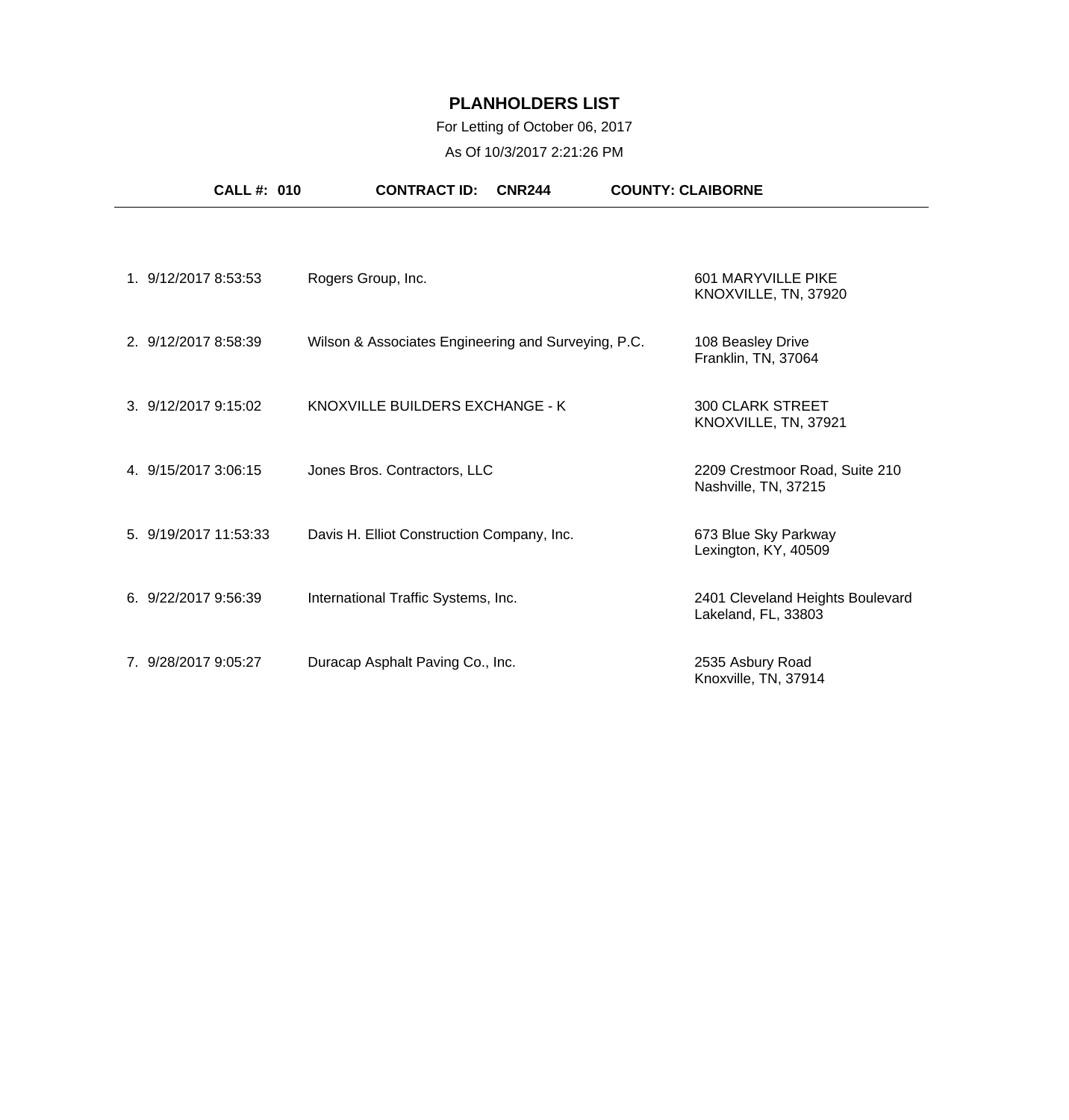### For Letting of October 06, 2017

As Of 10/3/2017 2:21:27 PM

| <b>CALL #: 011</b>     | <b>CONTRACT ID:</b><br><b>CNR284</b> | <b>COUNTY: CLAY</b>                                           |
|------------------------|--------------------------------------|---------------------------------------------------------------|
|                        |                                      |                                                               |
| 1. 9/12/2017 9:02:13   | Kiewit Infrastructure South Co.      | 1700 Hayes Street<br>Nashville, TN, 37203                     |
| 2. 9/12/2017 9:15:02   | KNOXVILLE BUILDERS EXCHANGE - K      | <b>300 CLARK STREET</b><br>KNOXVILLE, TN, 37921               |
| 3. 9/12/2017 9:22:17   | Mid-State Construction Company, Inc. | 9190 Bradford Hicks Drive<br>Livingston, TN, 38570            |
| 4. 9/14/2017 8:25:22   | Twin K Construction, Inc.            | 13271 Scott Highway<br>Helenwood, TN, 37755                   |
| 5. 9/14/2017 9:33:04   | Jones Bros., Inc.                    | 5760 Old Lebanon Dirt Road<br>Mount Juliet, TN, 37122         |
| 6. 9/14/2017 9:39:32   | The WMC Contracting Co., Inc.        | <b>153 BATEMAN FARM ROAD</b><br>ERIN, TN, 37061               |
| 7. 9/14/2017 9:48:11   | LU, Inc.                             | 429 West Kingston Springs Road<br>Kingston Springs, TN, 37082 |
| 8. 9/14/2017 9:54:49   | STUD WELDING, INC.                   | 2296 SKYVIEW DRIVE<br>CENTERVILLE, TN, 37033                  |
| 9. 9/15/2017 9:37:32   | Vulcan Construction Materials, LLC   | 3556 Hermitage Industrial Drive<br>Hermitage, TN, 37076       |
| 10. 9/15/2017 3:06:15  | Jones Bros. Contractors, LLC         | 2209 Crestmoor Road, Suite 210<br>Nashville, TN, 37215        |
| 11. 9/19/2017 11:51:04 | Jamison Construction, LLC            | 4532 Indian Creek Road<br>McEwen, TN, 37101                   |
| 12. 9/19/2017 11:56:31 | Abhe & Svoboda, Inc.                 | 18100 Dairy Lane<br>Jordan, MN, 55352                         |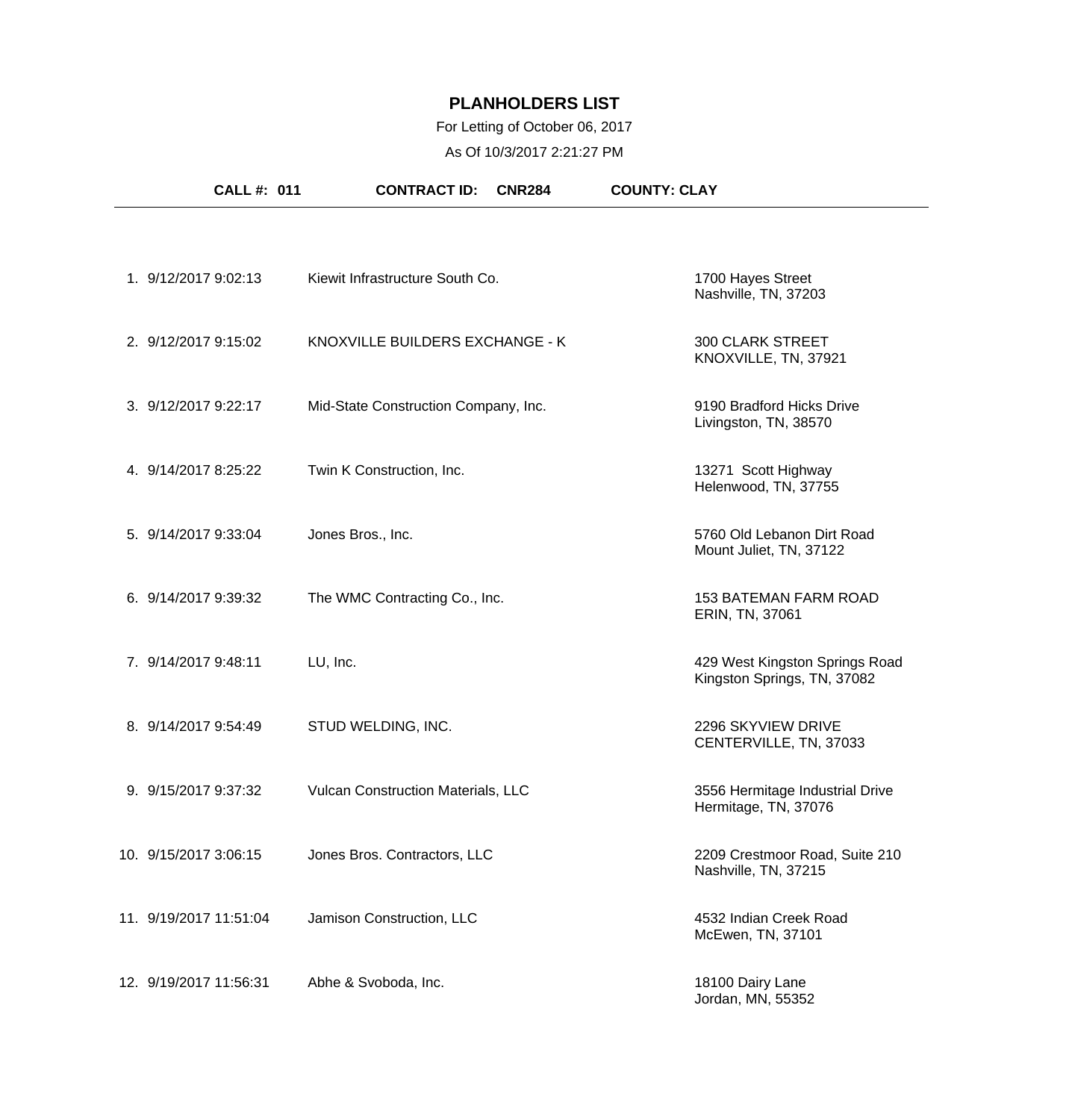For Letting of October 06, 2017 As Of 10/3/2017 2:21:27 PM

| 13. 9/22/2017 9:56:39 | International Traffic Systems, Inc. | 2401 Cleveland Heights Boulevard<br>Lakeland, FL, 33803 |
|-----------------------|-------------------------------------|---------------------------------------------------------|
| 14 9/27/2017 8:08:36  | Tennessee Texture, LLC              | 1241 Highway 12 N<br>Ashland City, TN, 37015            |
| 15. 9/27/2017 8:12:10 | WATSON BOWMAN ACME CORPORATION      | 95 PINEVIEW DRIVE<br>AMHERST, NY, 14228                 |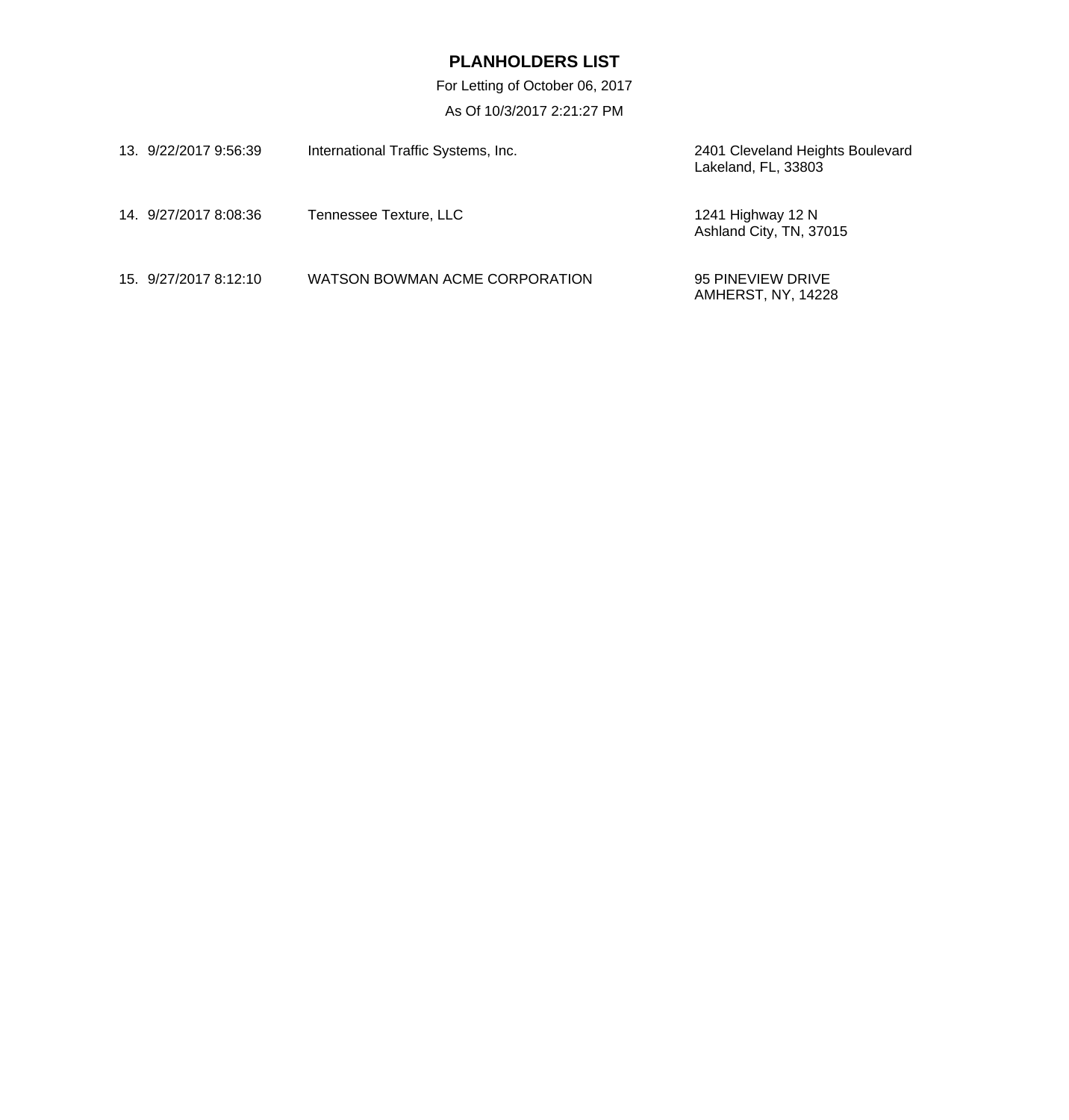For Letting of October 06, 2017

As Of 10/3/2017 2:21:27 PM

**CALL #: 012 CONTRACT ID: CNR307 COUNTY: DAVIDSON**

No Plans Contract.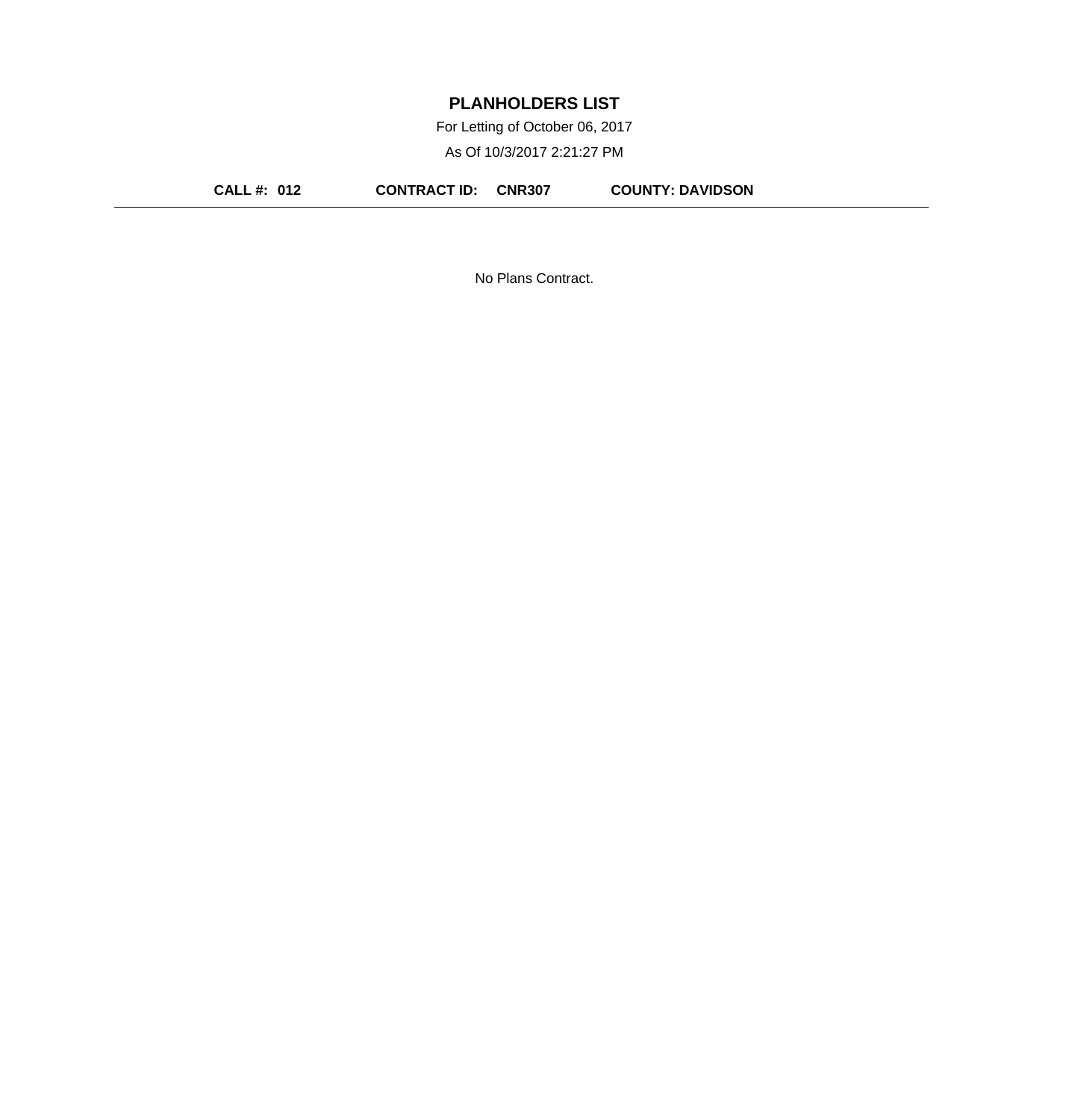Letting Date

As Of 10/3/2017 2:21:28 PM

**CALL #: 013 CONTRACT ID: CNR293** There are no planholders for this proposal.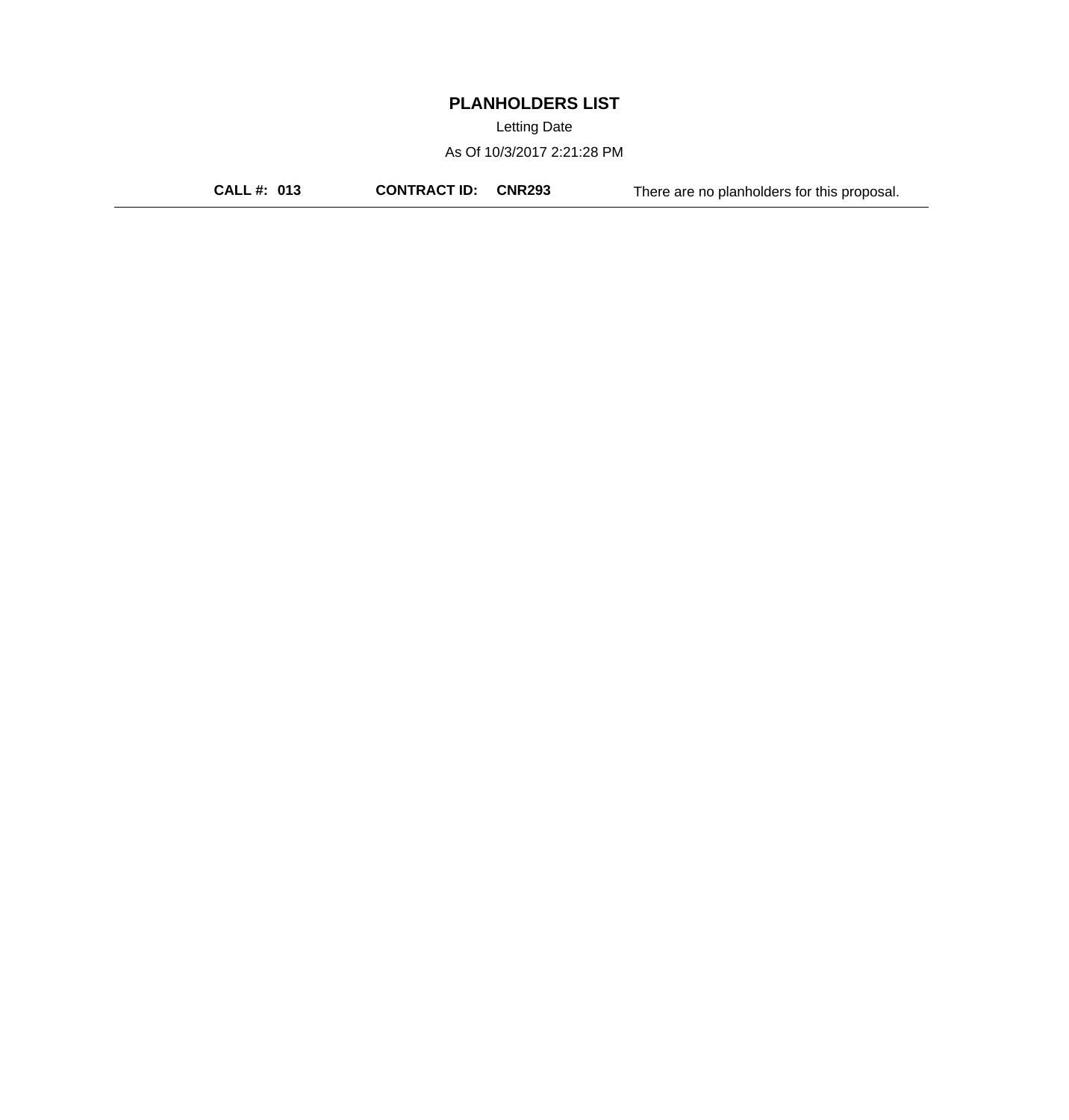### For Letting of October 06, 2017

As Of 10/3/2017 2:21:28 PM

| <b>CALL#: 014</b>      | <b>CONTRACT ID:</b><br><b>CNR288</b> | <b>COUNTY: DECATUR</b>                                        |
|------------------------|--------------------------------------|---------------------------------------------------------------|
|                        |                                      |                                                               |
| 1. 9/12/2017 8:56:05   | Volunteer Bridge Construction, Inc.  | 3935 Highwy 64<br>Crump, TN, 38327                            |
| 2. 9/12/2017 9:15:03   | KNOXVILLE BUILDERS EXCHANGE - K      | <b>300 CLARK STREET</b><br>KNOXVILLE, TN, 37921               |
| 3. 9/12/2017 9:22:17   | Mid-State Construction Company, Inc. | 9190 Bradford Hicks Drive<br>Livingston, TN, 38570            |
| 4. 9/12/2017 9:26:02   | Thomson & Thomson, Inc.              | 1631 Ashport Road<br>Jackson, TN, 38305                       |
| 5. 9/12/2017 9:39:31   | Dement Construction Company, LLC     | 96 Smith Lane<br>Jackson, TN, 38301                           |
| 6. 9/14/2017 9:30:34   | <b>Ford Construction Company</b>     | 1311 East Court Street<br>Dyersburg, TN, 38024                |
| 7. 9/14/2017 9:33:05   | Jones Bros., Inc.                    | 5760 Old Lebanon Dirt Road<br>Mount Juliet, TN, 37122         |
| 8. 9/14/2017 9:39:32   | The WMC Contracting Co., Inc.        | 153 BATEMAN FARM ROAD<br>ERIN, TN, 37061                      |
| 9. 9/14/2017 9:48:12   | LU, Inc.                             | 429 West Kingston Springs Road<br>Kingston Springs, TN, 37082 |
| 10. 9/14/2017 9:51:51  | Harold Coffey Construction Co., Inc. | 11755 State Route 94W<br>Hickman, KY, 42050                   |
| 11. 9/14/2017 9:54:50  | STUD WELDING, INC.                   | 2296 SKYVIEW DRIVE<br>CENTERVILLE, TN, 37033                  |
| 12. 9/14/2017 12:23:07 | Century Construction & Realty, Inc.  | 705 Robert E. Lee Drive<br>Tupelo, MS, 38801                  |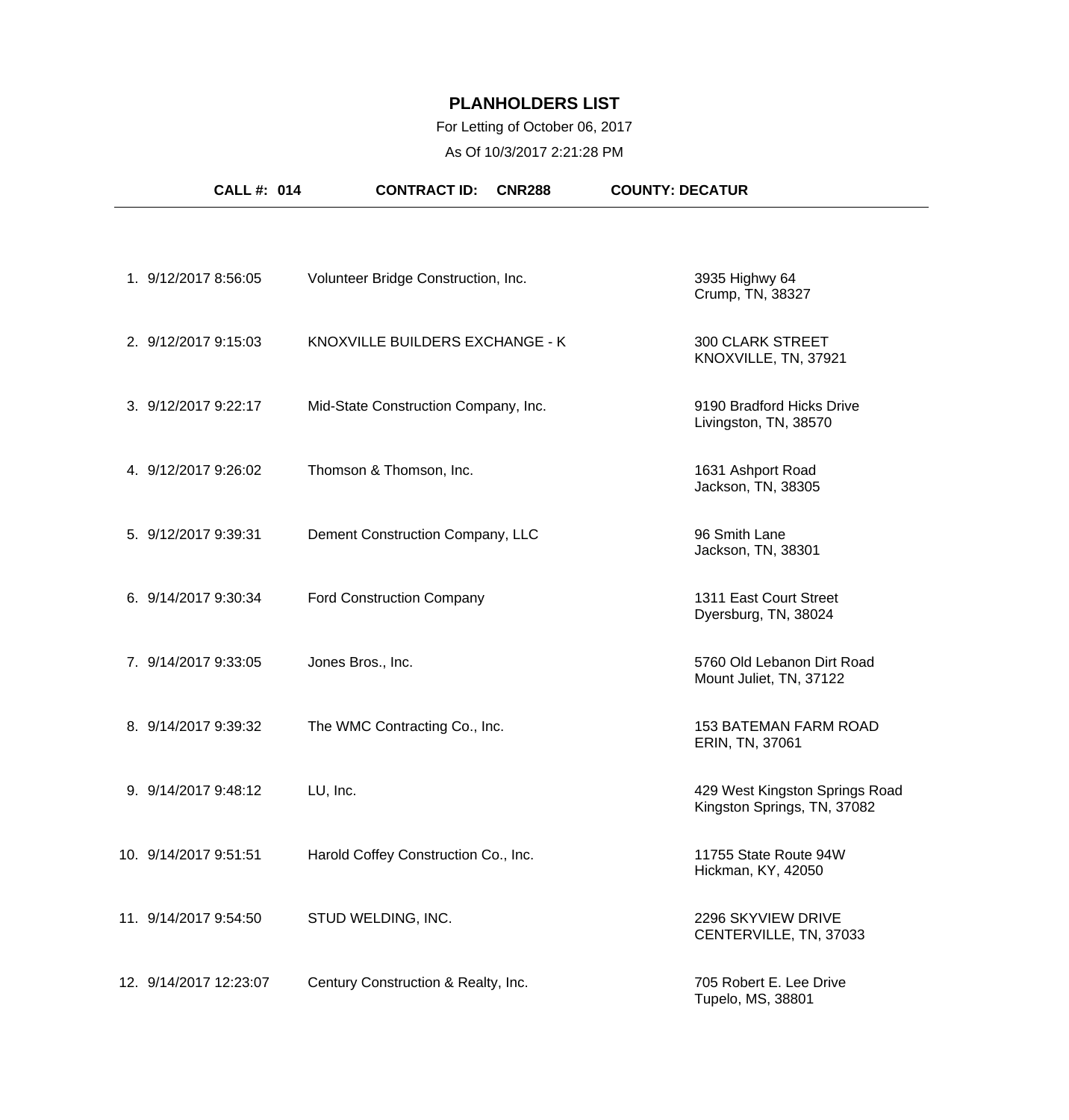For Letting of October 06, 2017 As Of 10/3/2017 2:21:28 PM

| 13. 9/14/2017 1:29:10  | All-Brite, Inc.                     | 200 Commerce Center Circle<br>Jackson, TN, 38301        |
|------------------------|-------------------------------------|---------------------------------------------------------|
| 14. 9/15/2017 3:06:15  | Jones Bros. Contractors, LLC        | 2209 Crestmoor Road, Suite 210<br>Nashville, TN, 37215  |
| 15. 9/19/2017 11:51:05 | Jamison Construction, LLC           | 4532 Indian Creek Road<br>McEwen, TN, 37101             |
| 16. 9/22/2017 9:56:40  | International Traffic Systems, Inc. | 2401 Cleveland Heights Boulevard<br>Lakeland, FL, 33803 |
| 17. 9/27/2017 8:08:37  | Tennessee Texture, LLC              | 1241 Highway 12 N<br>Ashland City, TN, 37015            |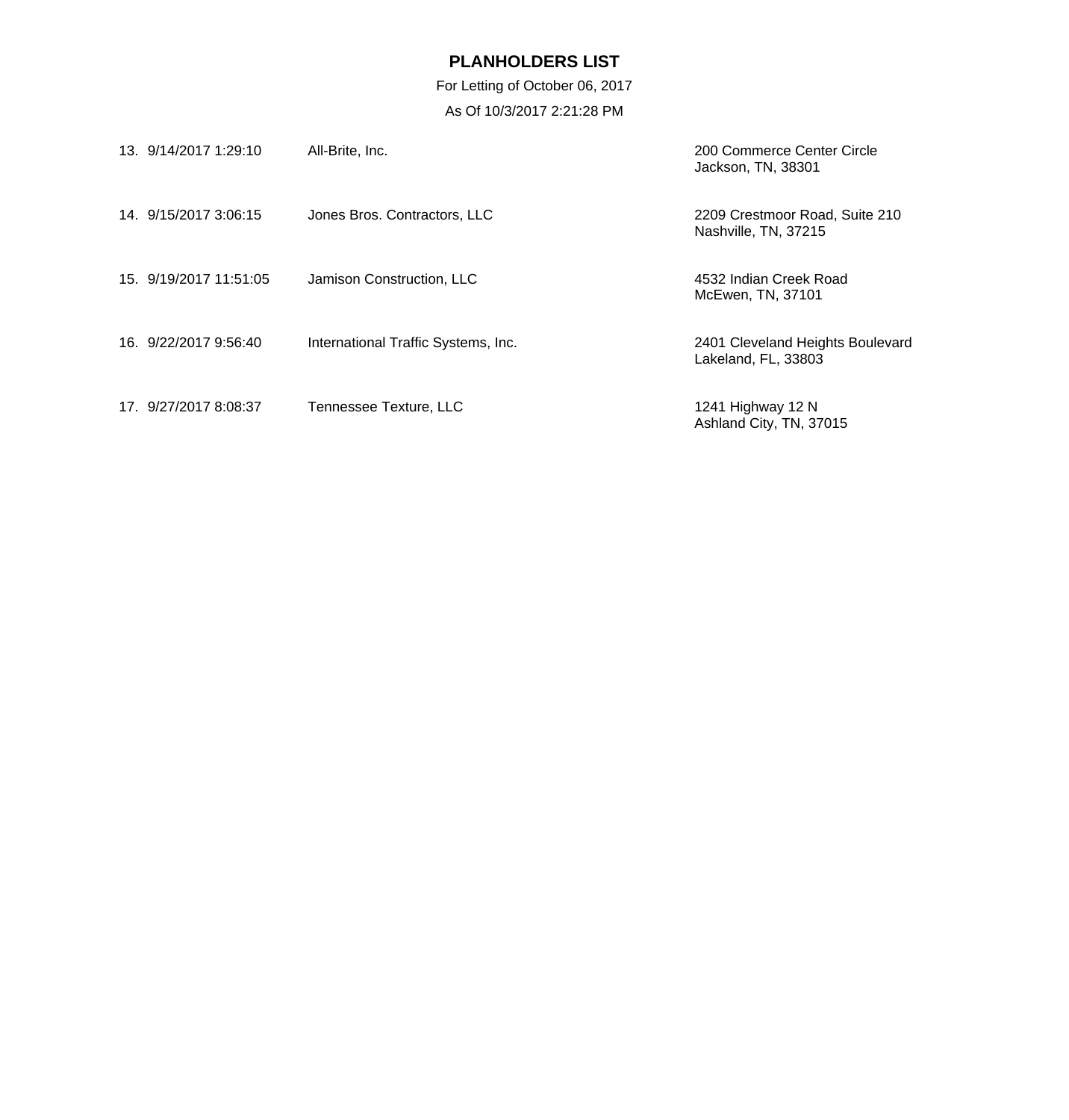For Letting of October 06, 2017

As Of 10/3/2017 2:21:28 PM

| <b>CALL#: 015</b>     | <b>CONTRACT ID:</b>             | <b>CNR297</b> | <b>COUNTY: FAYETTE &amp; SHELBY</b>                           |  |
|-----------------------|---------------------------------|---------------|---------------------------------------------------------------|--|
|                       |                                 |               |                                                               |  |
| 1. 9/12/2017 9:15:04  | KNOXVILLE BUILDERS EXCHANGE - K |               | 300 CLARK STREET<br>KNOXVILLE, TN, 37921                      |  |
| 2. 9/14/2017 9:48:12  | LU, Inc.                        |               | 429 West Kingston Springs Road<br>Kingston Springs, TN, 37082 |  |
| 3. 9/19/2017 11:46:23 | VIBEngineering, Inc.            |               | 51 Western Way<br>Coldwater, MS, 38618                        |  |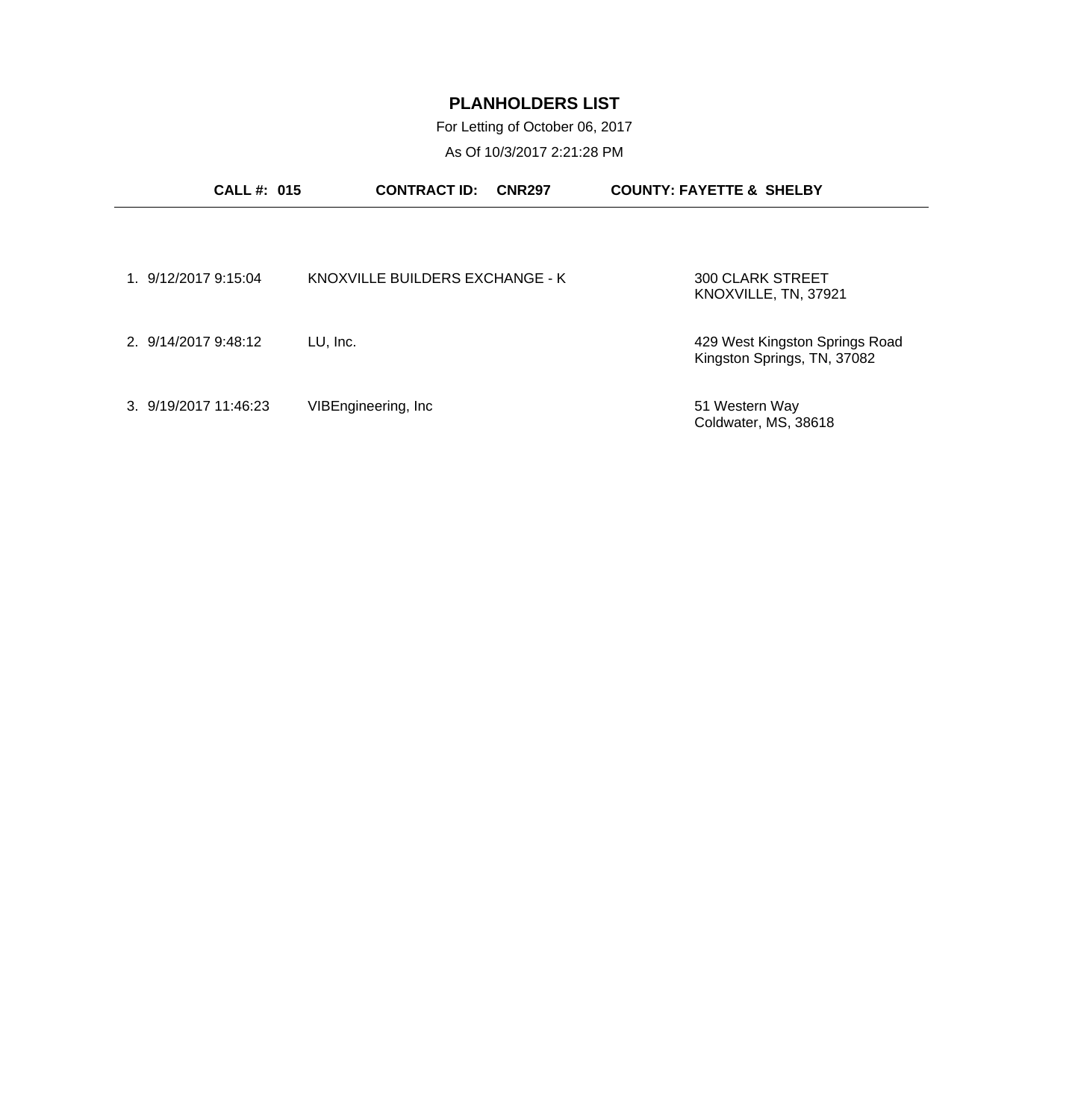### For Letting of October 06, 2017

As Of 10/3/2017 2:21:29 PM

| <b>CALL #: 016</b>     | <b>CONTRACT ID:</b><br><b>CNR295</b>                | <b>COUNTY: LOUDON</b>                                            |
|------------------------|-----------------------------------------------------|------------------------------------------------------------------|
| 1. 9/12/2017 8:57:22   | Southern Constructors, Inc.                         | 1150 Maryville Pike                                              |
| 2. 9/12/2017 8:58:40   | Wilson & Associates Engineering and Surveying, P.C. | Knoxville, TN, 37920<br>108 Beasley Drive<br>Franklin, TN, 37064 |
| 3. 9/12/2017 9:15:04   | KNOXVILLE BUILDERS EXCHANGE - K                     | <b>300 CLARK STREET</b><br>KNOXVILLE, TN, 37921                  |
| 4. 9/12/2017 9:28:16   | Charles Blalock & Sons, Inc.                        | 409 Robert Henderson Road<br>Sevierville, TN, 37862              |
| 5. 9/12/2017 9:34:28   | J & M Grading Division LLC                          | 207 Old Jamestown Road<br>P. O. Box 303<br>Helenwood, TN, 37755  |
| 6. 9/14/2017 8:25:23   | Twin K Construction, Inc.                           | 13271 Scott Highway<br>Helenwood, TN, 37755                      |
| 7. 9/14/2017 9:33:05   | Jones Bros., Inc.                                   | 5760 Old Lebanon Dirt Road<br>Mount Juliet, TN, 37122            |
| 8. 9/14/2017 9:48:12   | LU, Inc.                                            | 429 West Kingston Springs Road<br>Kingston Springs, TN, 37082    |
| 9. 9/14/2017 1:25:30   | Modern Cable Technology, Inc.                       | 194 Direct Connection Drive<br>Rossville, GA, 30741              |
| 10. 9/15/2017 2:53:27  | Cleary Construction, Inc.                           | 2006 Edmonton Road<br>Tompkinsville, KY, 42167                   |
| 11. 9/19/2017 11:53:33 | Davis H. Elliot Construction Company, Inc.          | 673 Blue Sky Parkway<br>Lexington, KY, 40509                     |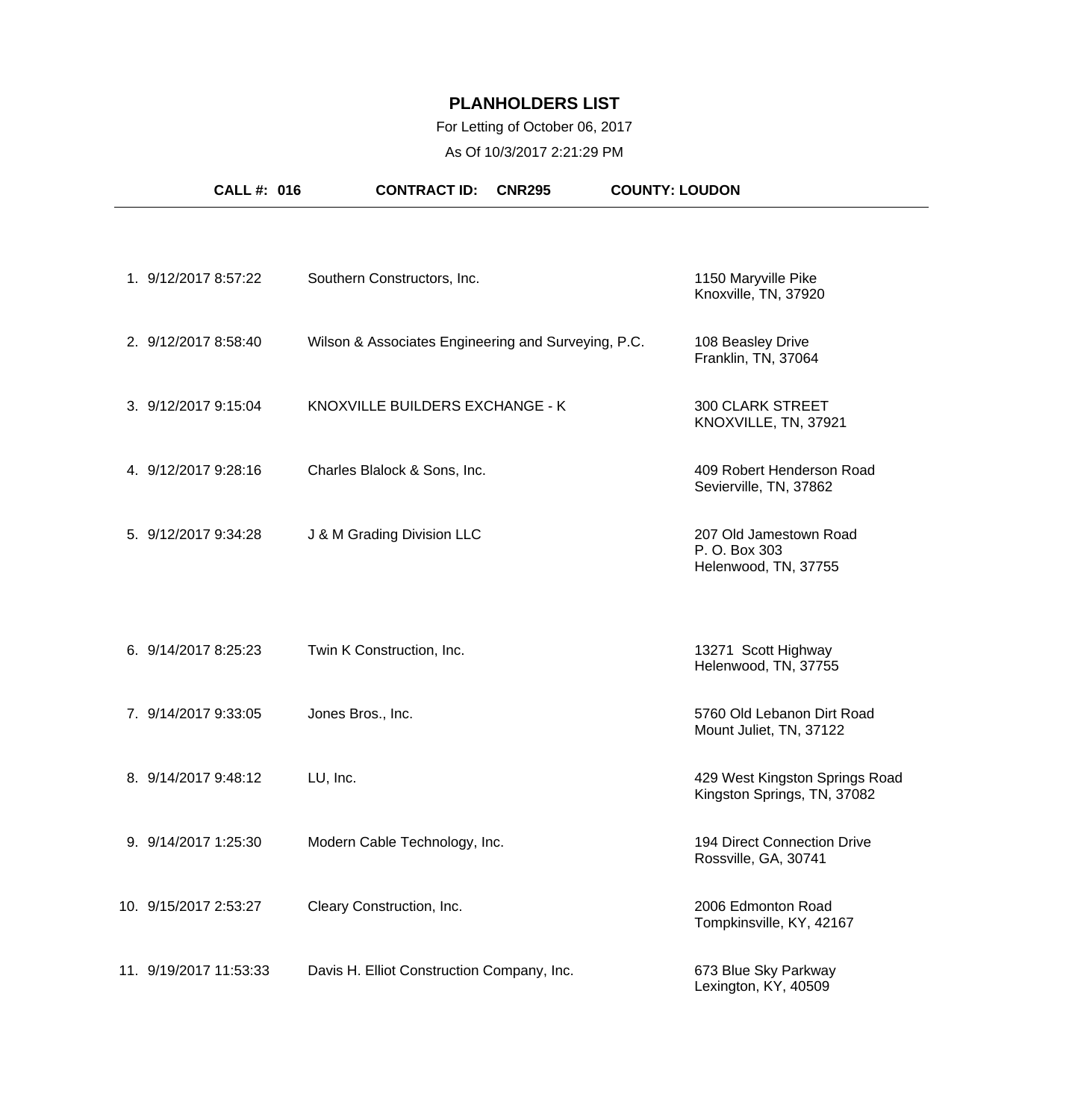For Letting of October 06, 2017 As Of 10/3/2017 2:21:29 PM

| 12. 9/22/2017 10:01:31 | Whaley & Sons, Inc.                      | 3909 Snyder Road<br>Kodak, TN, 37764                   |
|------------------------|------------------------------------------|--------------------------------------------------------|
| 13. 9/22/2017 2:31:34  | <b>McKinnon Construction Company LLC</b> | 7255 Corporate Park Drive<br>Loudon, TN, 37774         |
| 14. 9/26/2017 3:11:39  | Martin Paving Company, Inc.              | 546 HWY 45 E SOUTH<br>Medina, TN, 38355                |
| 15. 9/27/2017 8:08:38  | Tennessee Texture, LLC                   | 1241 Highway 12 N<br>Ashland City, TN, 37015           |
| 16. 9/27/2017 10:48:39 | Bridgepoint, LLC                         | 2095A Cooks Road<br>Mt. Juliet, TN, 37122              |
| 17. 9/28/2017 9:05:27  | Duracap Asphalt Paving Co., Inc.         | 2535 Asbury Road<br>Knoxville, TN, 37914               |
| 18. 10/2/2017 9:45:24  | CHW Landscaping, Inc.                    | 71 Cox Avenue<br>P. O. Box 42<br>Crossville, TN, 38557 |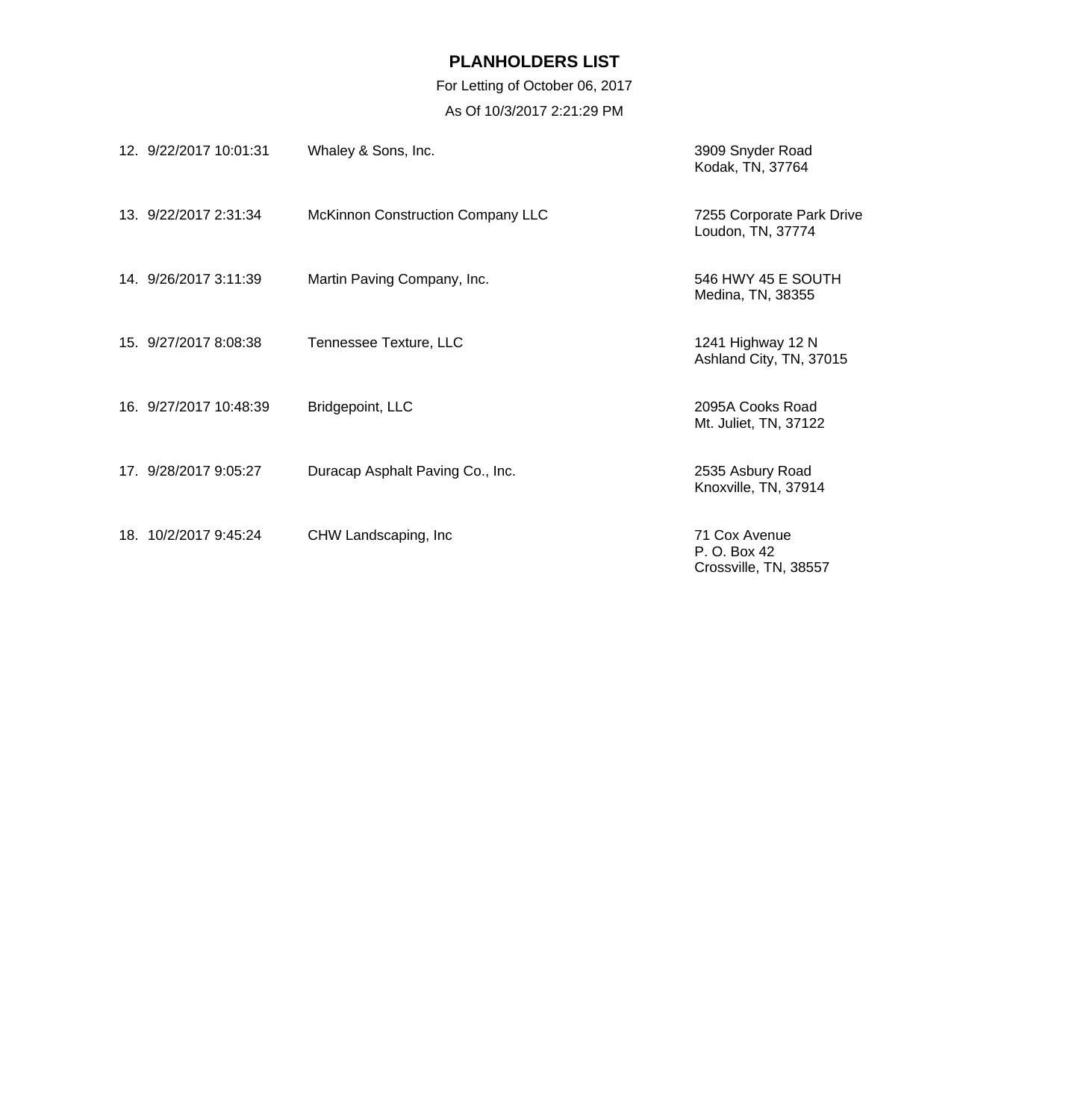### For Letting of October 06, 2017

As Of 10/3/2017 2:21:29 PM

| <b>CALL #: 017</b>    | <b>CONTRACT ID:</b><br><b>CNR079</b>                | <b>COUNTY: MONROE</b>                                         |
|-----------------------|-----------------------------------------------------|---------------------------------------------------------------|
|                       |                                                     |                                                               |
| 1. 9/12/2017 8:53:53  | Rogers Group, Inc.                                  | 601 MARYVILLE PIKE<br>KNOXVILLE, TN, 37920                    |
| 2. 9/12/2017 8:57:23  | Southern Constructors, Inc.                         | 1150 Maryville Pike<br>Knoxville, TN, 37920                   |
| 3. 9/12/2017 8:58:40  | Wilson & Associates Engineering and Surveying, P.C. | 108 Beasley Drive<br>Franklin, TN, 37064                      |
| 4. 9/12/2017 9:02:14  | Kiewit Infrastructure South Co.                     | 1700 Hayes Street<br>Nashville, TN, 37203                     |
| 5. 9/12/2017 9:15:05  | KNOXVILLE BUILDERS EXCHANGE - K                     | <b>300 CLARK STREET</b><br>KNOXVILLE, TN, 37921               |
| 6. 9/12/2017 9:22:17  | Mid-State Construction Company, Inc.                | 9190 Bradford Hicks Drive<br>Livingston, TN, 38570            |
| 7. 9/12/2017 9:39:32  | Dement Construction Company, LLC                    | 96 Smith Lane<br>Jackson, TN, 38301                           |
| 8. 9/14/2017 8:25:23  | Twin K Construction, Inc.                           | 13271 Scott Highway<br>Helenwood, TN, 37755                   |
| 9. 9/14/2017 9:33:06  | Jones Bros., Inc.                                   | 5760 Old Lebanon Dirt Road<br>Mount Juliet, TN, 37122         |
| 10. 9/14/2017 9:39:32 | The WMC Contracting Co., Inc.                       | <b>153 BATEMAN FARM ROAD</b><br>ERIN, TN, 37061               |
| 11. 9/14/2017 9:48:13 | LU, Inc.                                            | 429 West Kingston Springs Road<br>Kingston Springs, TN, 37082 |
| 12. 9/14/2017 9:54:50 | STUD WELDING, INC.                                  | 2296 SKYVIEW DRIVE<br>CENTERVILLE, TN, 37033                  |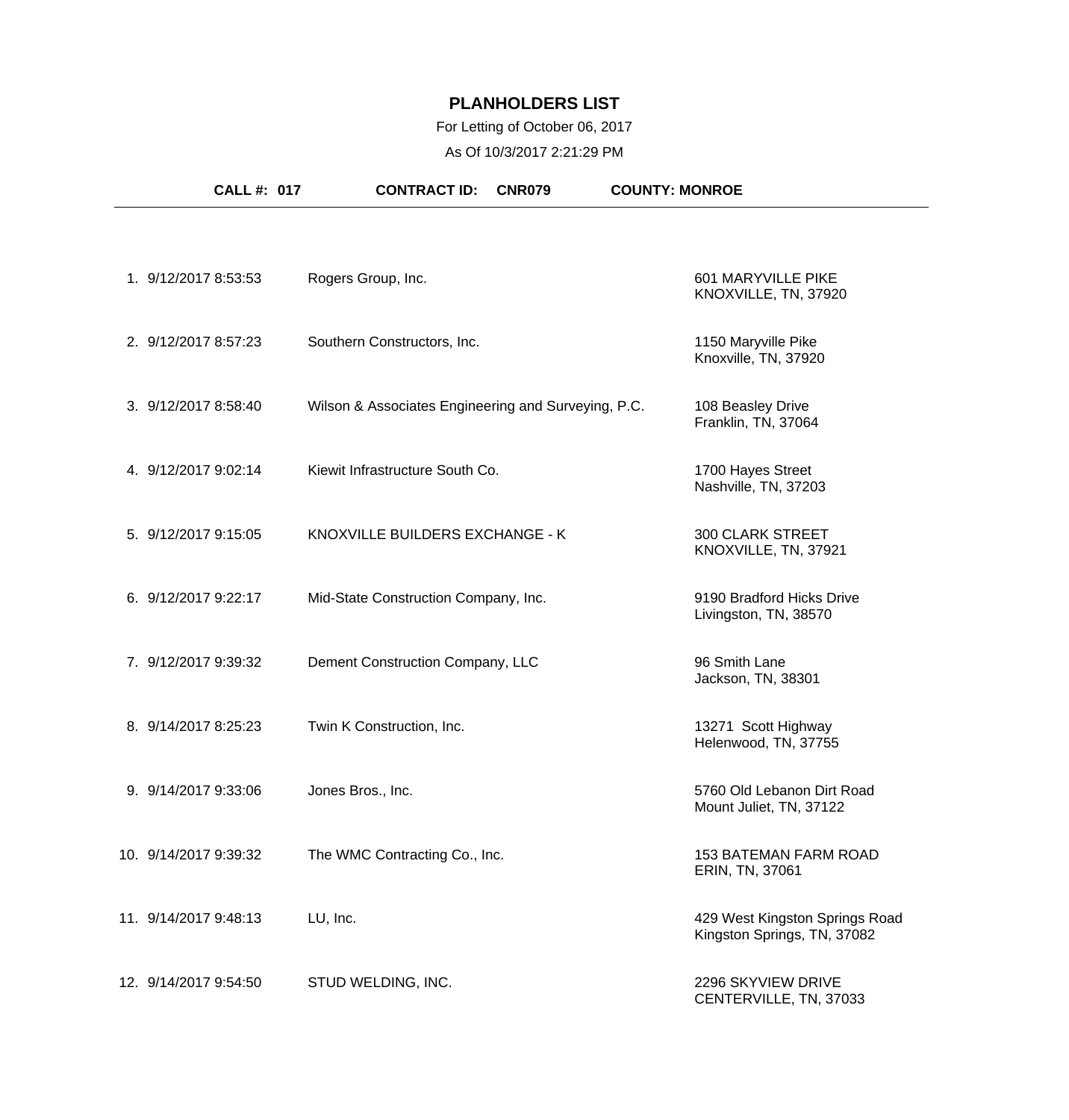For Letting of October 06, 2017 As Of 10/3/2017 2:21:29 PM

| 13. 9/15/2017 3:06:16  | Jones Bros. Contractors, LLC               | 2209 Crestmoor Road, Suite 210<br>Nashville, TN, 37215             |
|------------------------|--------------------------------------------|--------------------------------------------------------------------|
| 14. 9/19/2017 11:51:05 | Jamison Construction, LLC                  | 4532 Indian Creek Road<br>McEwen, TN, 37101                        |
| 15. 9/22/2017 9:56:40  | International Traffic Systems, Inc.        | 2401 Cleveland Heights Boulevard<br>Lakeland, FL, 33803            |
| 16. 9/22/2017 10:04:35 | Simpson Construction Company, Inc.         | 178 Durkee Road<br>Cleveland, TN, 37323                            |
| 17. 9/26/2017 2:57:01  | Wright Brothers Construction Company, Inc. | 1500 Lauderdale Memorial<br>Highway, N.W.<br>Charleston, TN, 37310 |
| 18. 9/26/2017 2:59:34  | TECH STAR, INC.                            | 1219 WEST MAIN CROSS<br>FINDLAY, OH, 45840                         |
| 19. 9/27/2017 8:08:38  | Tennessee Texture, LLC                     | 1241 Highway 12 N<br>Ashland City, TN, 37015                       |
| 20. 9/27/2017 8:12:10  | WATSON BOWMAN ACME CORPORATION             | 95 PINEVIEW DRIVE<br>AMHERST, NY, 14228                            |
| 21. 9/27/2017 10:48:39 | Bridgepoint, LLC                           | 2095A Cooks Road<br>Mt. Juliet, TN, 37122                          |
| 22. 9/28/2017 8:25:43  | <b>Wilson Construction Group LLC</b>       | 129 Lions Park Road<br>Athens, TN, 37303                           |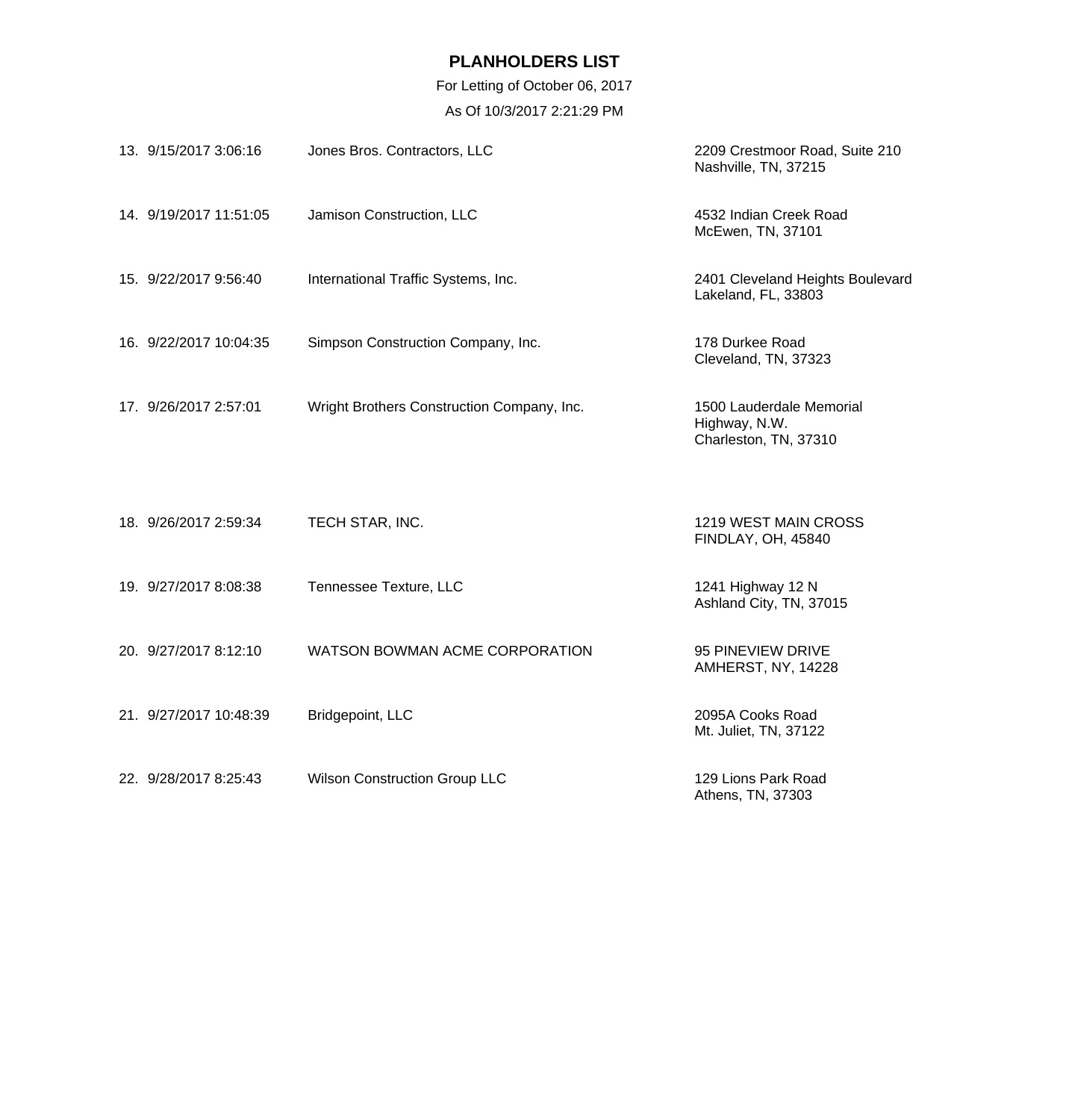### For Letting of October 06, 2017

As Of 10/3/2017 2:21:30 PM

| <b>CALL #: 018</b>     | <b>CONTRACT ID:</b><br><b>CNR274</b>                | <b>COUNTY: ROBERTSON</b>                                      |
|------------------------|-----------------------------------------------------|---------------------------------------------------------------|
|                        |                                                     |                                                               |
| 1. 9/12/2017 8:58:40   | Wilson & Associates Engineering and Surveying, P.C. | 108 Beasley Drive<br>Franklin, TN, 37064                      |
| 2. 9/12/2017 9:15:05   | KNOXVILLE BUILDERS EXCHANGE - K                     | <b>300 CLARK STREET</b><br>KNOXVILLE, TN, 37921               |
| 3. 9/12/2017 10:25:58  | Civil Constructors, LLC                             | 425 Downs Blvd.<br>Franklin, TN, 37064                        |
| 4. 9/13/2017 10:44:59  | Vulcan Construction Materials, LLC                  | 3556 Hermitage Industrial Drive<br>Hermitage, TN, 37076       |
| 5. 9/14/2017 8:21:16   | Brown Builders, Inc.                                | 2807 Clinard Drive<br>Springfield, TN, 37172                  |
| 6. 9/14/2017 9:33:06   | Jones Bros., Inc.                                   | 5760 Old Lebanon Dirt Road<br>Mount Juliet, TN, 37122         |
| 7. 9/14/2017 9:42:35   | Vaughn Contractors, Inc.                            | 900 Airport Road<br>Waverly, TN, 37185                        |
| 8. 9/14/2017 9:48:13   | LU, Inc.                                            | 429 West Kingston Springs Road<br>Kingston Springs, TN, 37082 |
| 9. 9/14/2017 1:27:37   | Charles Deweese Construction, Inc.                  | 765 Industrial Bypass North<br>Franklin, KY, 42134            |
| 10. 9/15/2017 2:53:28  | Cleary Construction, Inc.                           | 2006 Edmonton Road<br>Tompkinsville, KY, 42167                |
| 11. 9/15/2017 3:06:16  | Jones Bros. Contractors, LLC                        | 2209 Crestmoor Road, Suite 210<br>Nashville, TN, 37215        |
| 12. 9/19/2017 11:53:34 | Davis H. Elliot Construction Company, Inc.          | 673 Blue Sky Parkway<br>Lexington, KY, 40509                  |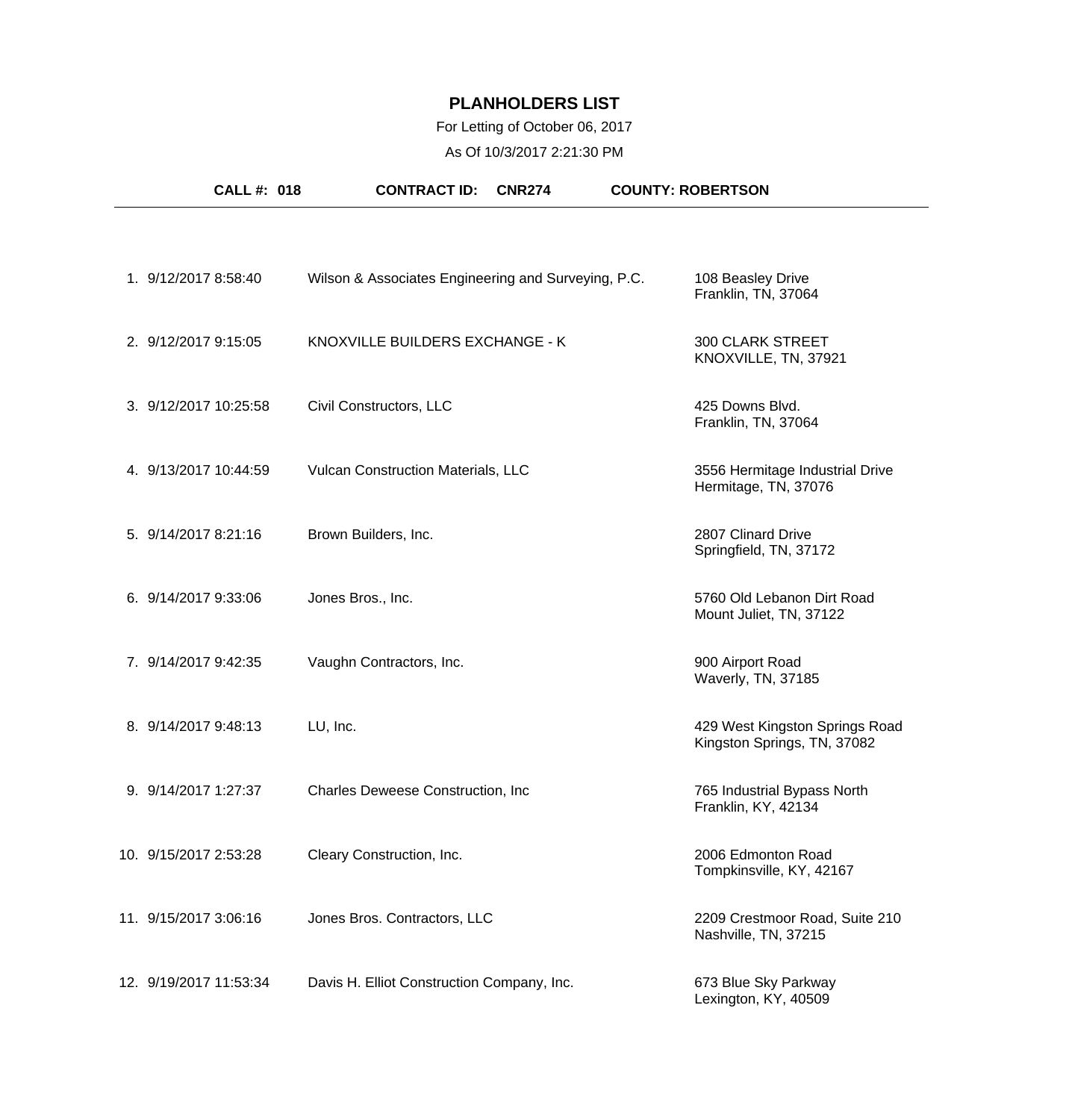For Letting of October 06, 2017 As Of 10/3/2017 2:21:30 PM

| 13. 9/26/2017 3:11:39  | Martin Paving Company, Inc. | 546 HWY 45 E SOUTH<br>Medina, TN, 38355   |
|------------------------|-----------------------------|-------------------------------------------|
| 14. 9/27/2017 10:48:39 | Bridgepoint, LLC            | 2095A Cooks Road<br>Mt. Juliet, TN, 37122 |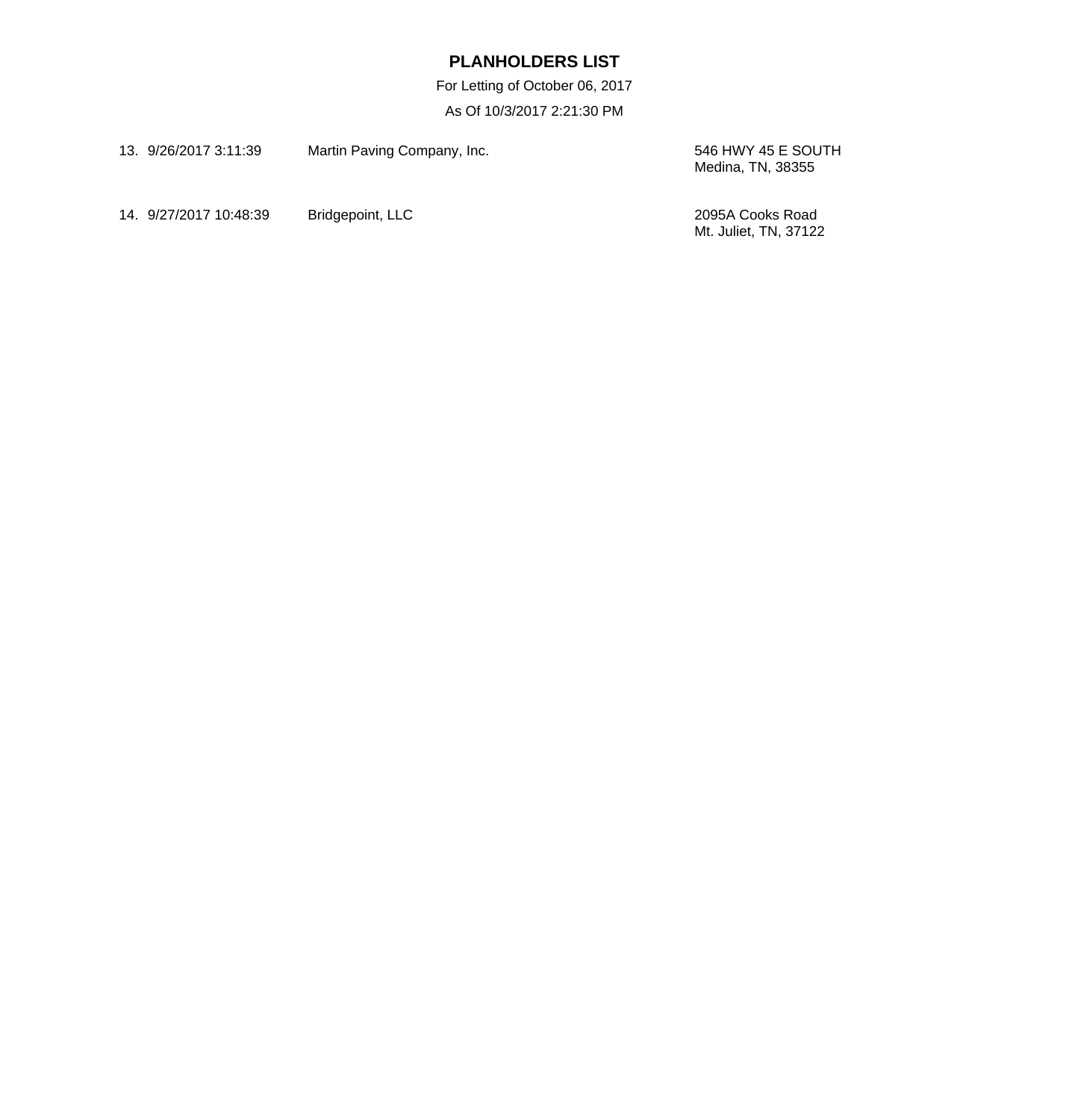### For Letting of October 06, 2017

As Of 10/3/2017 2:21:30 PM

| <b>CALL #: 019</b>    | <b>CONTRACT ID:</b><br><b>CNR280</b>                | <b>COUNTY: RUTHERFORD</b>                                     |
|-----------------------|-----------------------------------------------------|---------------------------------------------------------------|
|                       |                                                     |                                                               |
| 1. 9/12/2017 8:58:41  | Wilson & Associates Engineering and Surveying, P.C. | 108 Beasley Drive<br>Franklin, TN, 37064                      |
| 2. 9/12/2017 9:02:14  | Kiewit Infrastructure South Co.                     | 1700 Hayes Street<br>Nashville, TN, 37203                     |
| 3. 9/12/2017 9:15:05  | KNOXVILLE BUILDERS EXCHANGE - K                     | <b>300 CLARK STREET</b><br>KNOXVILLE, TN, 37921               |
| 4. 9/12/2017 9:32:40  | Hoover, Inc.                                        | 1205 Bridgestone Parkway<br>P. Box 400<br>LaVergne, TN, 37086 |
| 5. 9/12/2017 9:35:45  | Rogers Group, Inc.                                  | 2124 Nashville Pike<br>Gallatin, TN, 37066                    |
| 6. 9/12/2017 9:39:32  | Dement Construction Company, LLC                    | 96 Smith Lane<br>Jackson, TN, 38301                           |
| 7. 9/12/2017 10:25:58 | Civil Constructors, LLC                             | 425 Downs Blvd.<br>Franklin, TN, 37064                        |
| 8. 9/13/2017 10:45:00 | Vulcan Construction Materials, LLC                  | 3556 Hermitage Industrial Drive<br>Hermitage, TN, 37076       |
| 9. 9/14/2017 8:21:16  | Brown Builders, Inc.                                | 2807 Clinard Drive<br>Springfield, TN, 37172                  |
| 10. 9/14/2017 9:33:07 | Jones Bros., Inc.                                   | 5760 Old Lebanon Dirt Road<br>Mount Juliet, TN, 37122         |
| 11. 9/14/2017 9:39:32 | The WMC Contracting Co., Inc.                       | <b>153 BATEMAN FARM ROAD</b><br>ERIN, TN, 37061               |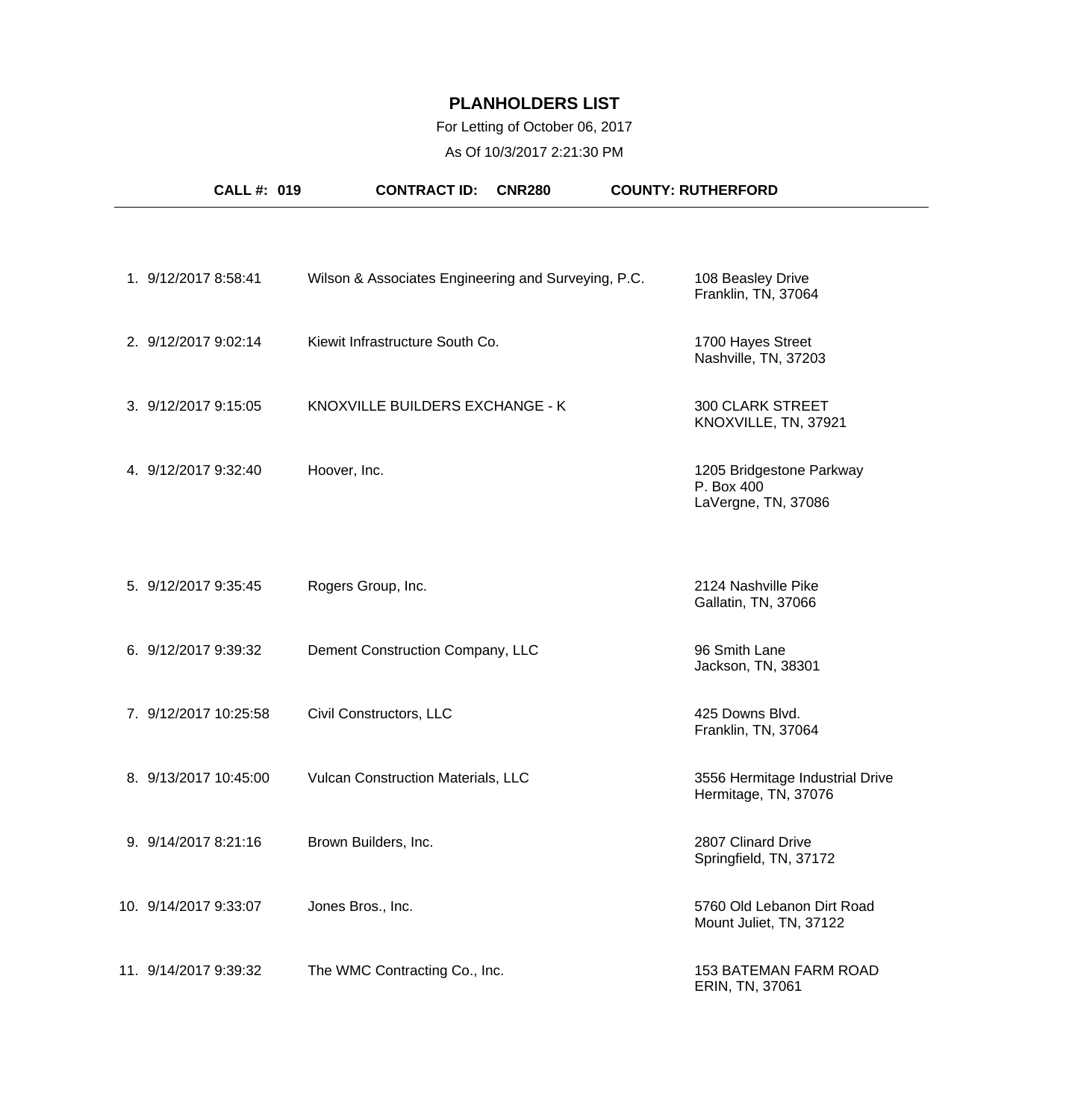For Letting of October 06, 2017 As Of 10/3/2017 2:21:30 PM

| 12. 9/14/2017 9:48:14  | LU, Inc.                                     | 429 West Kingston Springs Road<br>Kingston Springs, TN, 37082      |
|------------------------|----------------------------------------------|--------------------------------------------------------------------|
| 13. 9/14/2017 9:54:50  | STUD WELDING, INC.                           | 2296 SKYVIEW DRIVE<br>CENTERVILLE, TN, 37033                       |
| 14. 9/14/2017 1:23:08  | Construction Products, Inc. of TN            | 1631 Ashport Road<br>Jackson, TN, 38305                            |
| 15. 9/14/2017 1:25:30  | Modern Cable Technology, Inc.                | 194 Direct Connection Drive<br>Rossville, GA, 30741                |
| 16. 9/14/2017 3:03:02  | Jarrett Builders, Inc.                       | 1106 Lebanon Pike<br>Nashville, TN, 37210                          |
| 17. 9/15/2017 2:57:53  | Wright Paving Contractors, Inc.              | 372 Shelbyville Highway<br>Fayetteville, TN, 37334                 |
| 18. 9/15/2017 3:06:16  | Jones Bros. Contractors, LLC                 | 2209 Crestmoor Road, Suite 210<br>Nashville, TN, 37215             |
| 19. 9/19/2017 7:55:13  | Twin K Construction, Inc.                    | 13271 Scott Highway<br>Helenwood, TN, 37755                        |
| 20. 9/19/2017 8:07:26  | Bell & Associates Construction, L.P.         | 255 Wilson Pike Circle<br>Brentwood, TN, 37027                     |
| 21. 9/19/2017 11:45:05 | Superior Construction Company Southeast, LLC | 7072 Business Park Blvd.<br>Jacksonville, FL, 32256                |
| 22. 9/19/2017 11:53:34 | Davis H. Elliot Construction Company, Inc.   | 673 Blue Sky Parkway<br>Lexington, KY, 40509                       |
| 23. 9/21/2017 8:17:08  | <b>Charles Pedigo</b>                        | 7929 Verona Lane<br>Powell, TN, 37849                              |
| 24. 9/26/2017 2:57:01  | Wright Brothers Construction Company, Inc.   | 1500 Lauderdale Memorial<br>Highway, N.W.<br>Charleston, TN, 37310 |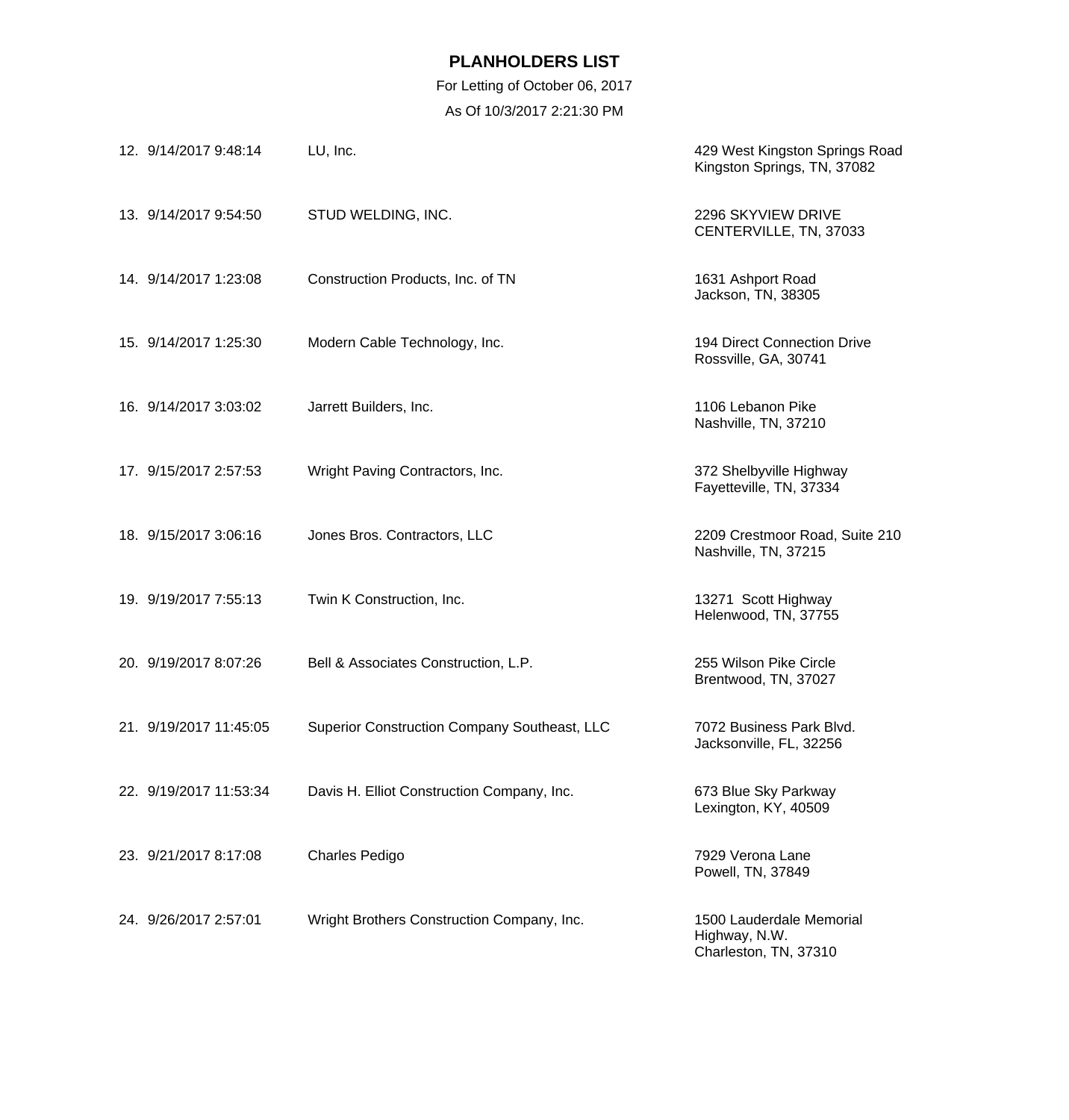For Letting of October 06, 2017 As Of 10/3/2017 2:21:30 PM

| 25. 9/26/2017 3:11:40  | Martin Paving Company, Inc.    | 546 HWY 45 E SOUTH<br>Medina, TN, 38355      |
|------------------------|--------------------------------|----------------------------------------------|
| 26. 9/27/2017 8:08:38  | Tennessee Texture, LLC         | 1241 Highway 12 N<br>Ashland City, TN, 37015 |
| 27. 9/27/2017 8:12:11  | WATSON BOWMAN ACME CORPORATION | 95 PINEVIEW DRIVE<br>AMHERST, NY, 14228      |
| 28. 9/27/2017 10:48:40 | Bridgepoint, LLC               | 2095A Cooks Road<br>Mt. Juliet, TN, 37122    |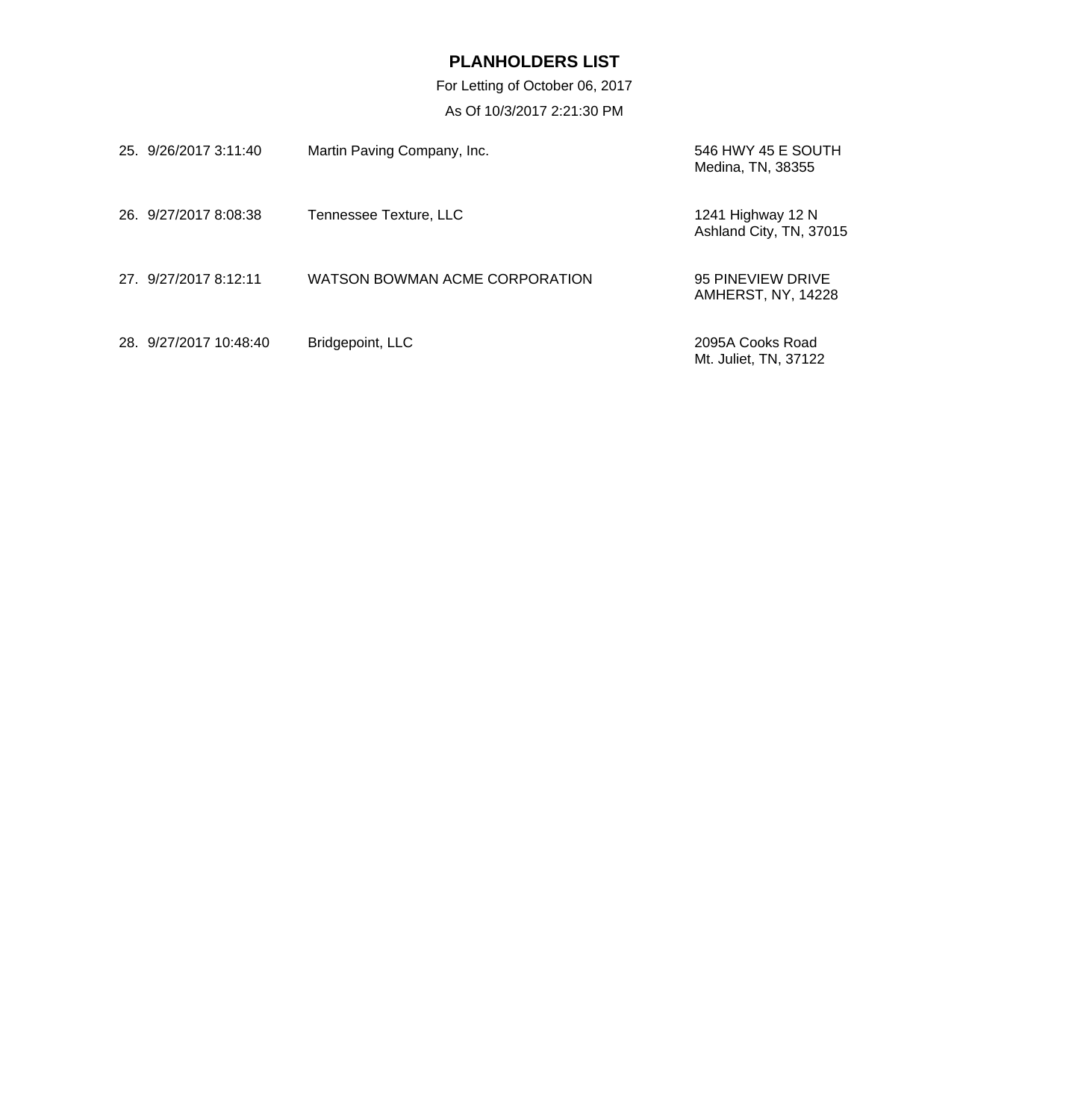### For Letting of October 06, 2017

As Of 10/3/2017 2:21:30 PM

| <b>CALL #: 020</b>     | <b>CONTRACT ID:</b><br><b>CNR259</b>                | <b>COUNTY: SEVIER</b>                                         |
|------------------------|-----------------------------------------------------|---------------------------------------------------------------|
|                        |                                                     |                                                               |
| 1. 9/12/2017 8:58:41   | Wilson & Associates Engineering and Surveying, P.C. | 108 Beasley Drive<br>Franklin, TN, 37064                      |
| 2. 9/12/2017 9:15:06   | KNOXVILLE BUILDERS EXCHANGE - K                     | <b>300 CLARK STREET</b><br>KNOXVILLE, TN, 37921               |
| 3. 9/12/2017 9:28:16   | Charles Blalock & Sons, Inc.                        | 409 Robert Henderson Road<br>Sevierville, TN, 37862           |
| 4. 9/14/2017 8:54:50   | Twin K Construction, Inc.                           | 13271 Scott Highway<br>Helenwood, TN, 37755                   |
| 5. 9/14/2017 9:37:22   | Jones Bros., Inc.                                   | 5760 Old Lebanon Dirt Road<br>Mount Juliet, TN, 37122         |
| 6. 9/14/2017 9:48:14   | LU, Inc.                                            | 429 West Kingston Springs Road<br>Kingston Springs, TN, 37082 |
| 7. 9/14/2017 1:25:30   | Modern Cable Technology, Inc.                       | 194 Direct Connection Drive<br>Rossville, GA, 30741           |
| 8. 9/15/2017 2:53:28   | Cleary Construction, Inc.                           | 2006 Edmonton Road<br>Tompkinsville, KY, 42167                |
| 9. 9/15/2017 3:06:17   | Jones Bros. Contractors, LLC                        | 2209 Crestmoor Road, Suite 210<br>Nashville, TN, 37215        |
| 10. 9/19/2017 11:49:02 | Baker's Construction Services, Inc.                 | 4533 Highway 11-E<br>Bluff City, TN, 37618                    |
| 11. 9/19/2017 11:53:35 | Davis H. Elliot Construction Company, Inc.          | 673 Blue Sky Parkway<br>Lexington, KY, 40509                  |
| 12. 9/21/2017 8:15:44  | Service Electric Company                            | 1020 U.S. HIGHWAY 11E<br>NEW MARKET, TN, 37820                |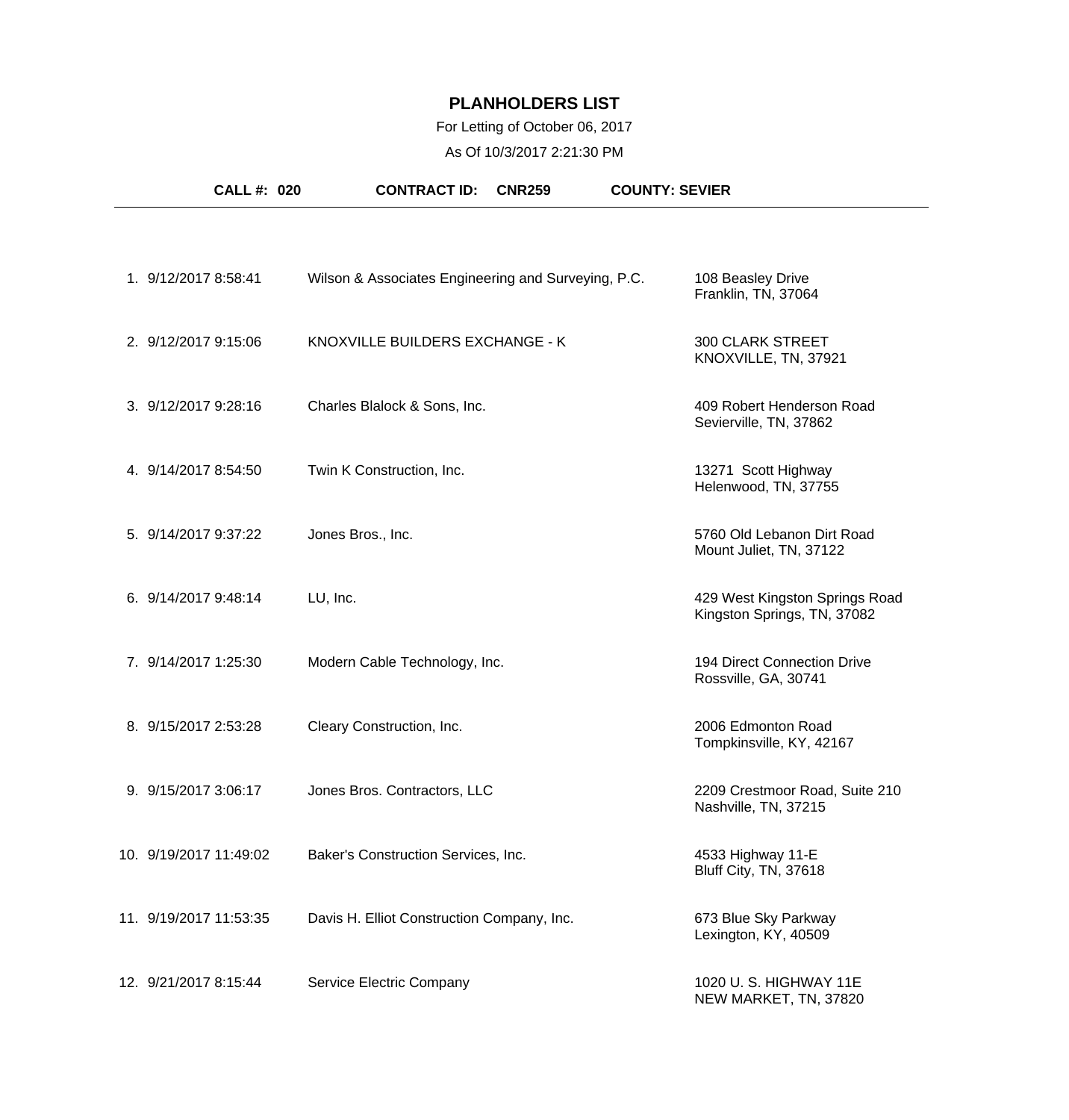For Letting of October 06, 2017 As Of 10/3/2017 2:21:30 PM

| 13. 9/21/2017 8:17:08  | <b>Charles Pedigo</b>       | 7929 Verona Lane<br>Powell, TN, 37849        |
|------------------------|-----------------------------|----------------------------------------------|
| 14. 9/22/2017 10:01:31 | Whaley & Sons, Inc.         | 3909 Snyder Road<br>Kodak, TN, 37764         |
| 15. 9/26/2017 3:11:40  | Martin Paving Company, Inc. | 546 HWY 45 E SOUTH<br>Medina, TN, 38355      |
| 16. 9/27/2017 8:08:39  | Tennessee Texture, LLC      | 1241 Highway 12 N<br>Ashland City, TN, 37015 |
| 17. 9/27/2017 10:48:40 | Bridgepoint, LLC            | 2095A Cooks Road<br>Mt. Juliet, TN, 37122    |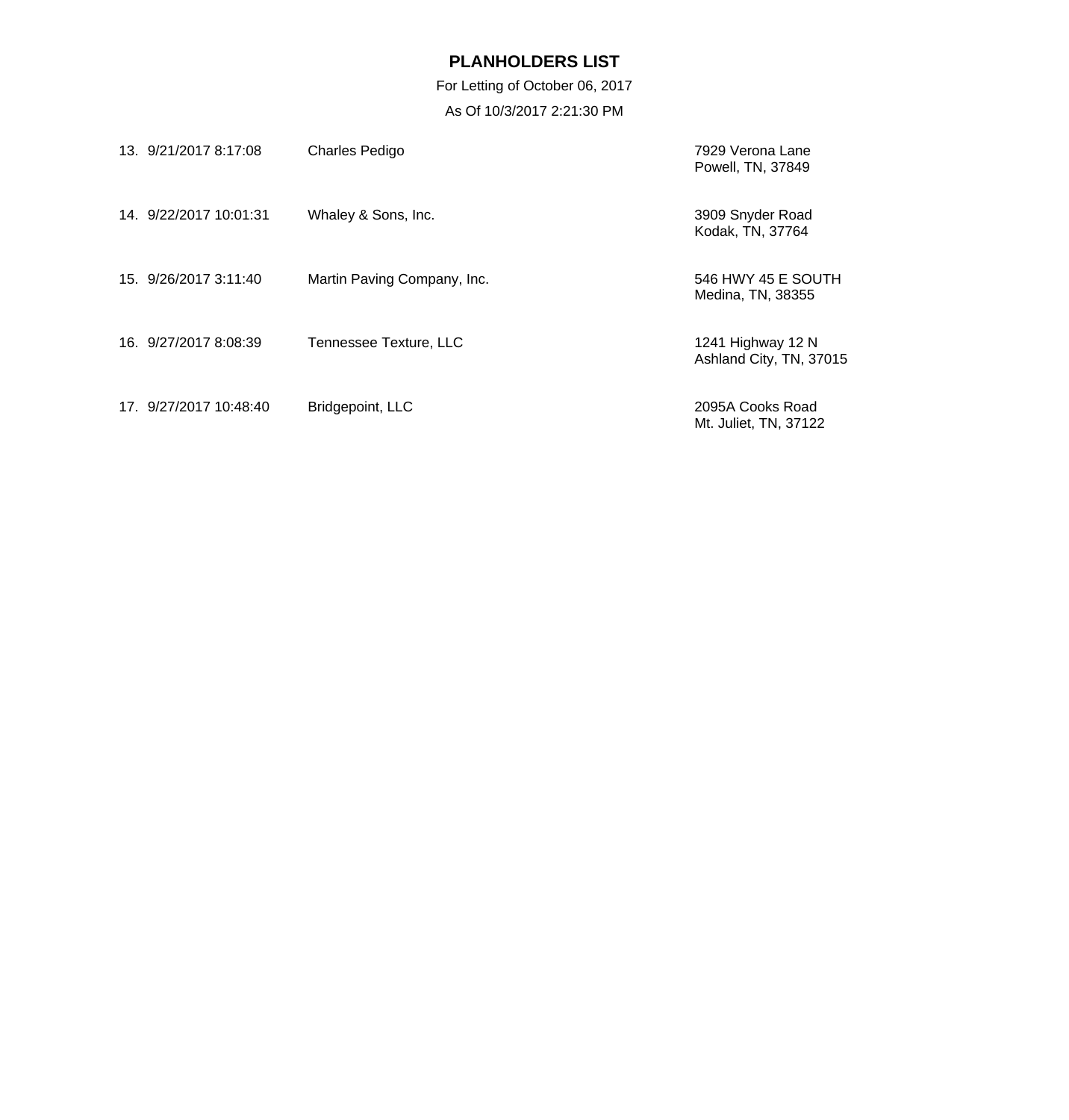### For Letting of October 06, 2017

As Of 10/3/2017 2:21:31 PM

| <b>CALL #: 021</b>    | <b>CONTRACT ID:</b>                 | CNR008 | <b>COUNTY: SHELBY</b>                            |  |
|-----------------------|-------------------------------------|--------|--------------------------------------------------|--|
|                       |                                     |        |                                                  |  |
| 1. 9/12/2017 9:15:06  | KNOXVILLE BUILDERS EXCHANGE - K     |        | <b>300 CLARK STREET</b><br>KNOXVILLE, TN, 37921  |  |
| 2. 9/12/2017 9:39:32  | Dement Construction Company, LLC    |        | 96 Smith Lane<br>Jackson, TN, 38301              |  |
| 3. 9/13/2017 9:44:58  | Ferrell Paving, Inc.                |        | 2174 East Person Avenue<br>Memphis, TN, 38114    |  |
| 4. 9/14/2017 9:46:13  | Lehman-Roberts Company              |        | 1111 Wilson Street<br>Memphis, TN, 38106         |  |
| 5. 9/15/2017 3:02:22  | Madden Phillips Construction, Inc.  |        | 305 Mann Drive<br>Collierville, TN, 38017        |  |
| 6. 9/22/2017 10:00:00 | Dixieland Contractors, Inc.         |        | 5967 Highway 51 North<br>Millington, TN, 38053   |  |
| 7. 9/22/2017 10:06:05 | Standard Construction Company, Inc. |        | 7434 Raleigh LaGrange Road<br>Cordova, TN, 38018 |  |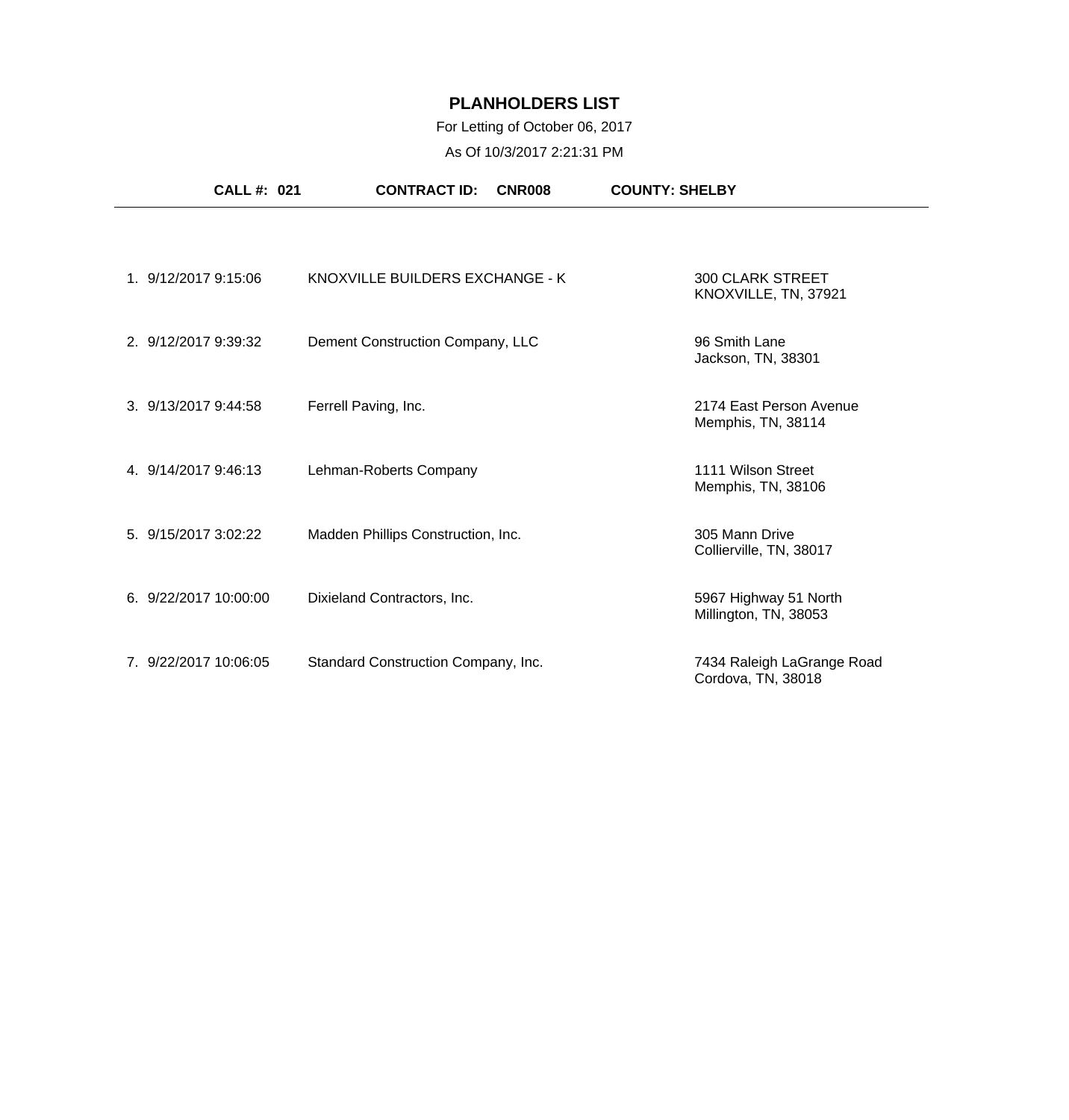### For Letting of October 06, 2017

As Of 10/3/2017 2:21:31 PM

| <b>CALL #: 022</b>    | <b>CONTRACT ID:</b><br><b>CNR289</b> | <b>COUNTY: SHELBY</b>                                         |
|-----------------------|--------------------------------------|---------------------------------------------------------------|
|                       |                                      |                                                               |
| 1. 9/12/2017 9:02:14  | Kiewit Infrastructure South Co.      | 1700 Hayes Street<br>Nashville, TN, 37203                     |
| 2. 9/12/2017 9:15:06  | KNOXVILLE BUILDERS EXCHANGE - K      | <b>300 CLARK STREET</b><br>KNOXVILLE, TN, 37921               |
| 3. 9/12/2017 9:26:02  | Thomson & Thomson, Inc.              | 1631 Ashport Road<br>Jackson, TN, 38305                       |
| 4. 9/12/2017 9:39:32  | Dement Construction Company, LLC     | 96 Smith Lane<br>Jackson, TN, 38301                           |
| 5. 9/14/2017 9:33:07  | Jones Bros., Inc.                    | 5760 Old Lebanon Dirt Road<br>Mount Juliet, TN, 37122         |
| 6. 9/14/2017 9:46:13  | Lehman-Roberts Company               | 1111 Wilson Street<br>Memphis, TN, 38106                      |
| 7. 9/14/2017 9:48:14  | LU, Inc.                             | 429 West Kingston Springs Road<br>Kingston Springs, TN, 37082 |
| 8. 9/14/2017 9:54:51  | STUD WELDING, INC.                   | 2296 SKYVIEW DRIVE<br>CENTERVILLE, TN, 37033                  |
| 9. 9/15/2017 3:06:17  | Jones Bros. Contractors, LLC         | 2209 Crestmoor Road, Suite 210<br>Nashville, TN, 37215        |
| 10. 9/19/2017 8:07:26 | Bell & Associates Construction, L.P. | 255 Wilson Pike Circle<br>Brentwood, TN, 37027                |
| 11. 9/26/2017 2:59:34 | TECH STAR, INC.                      | 1219 WEST MAIN CROSS<br>FINDLAY, OH, 45840                    |
| 12. 9/27/2017 8:12:11 | WATSON BOWMAN ACME CORPORATION       | 95 PINEVIEW DRIVE<br>AMHERST, NY, 14228                       |